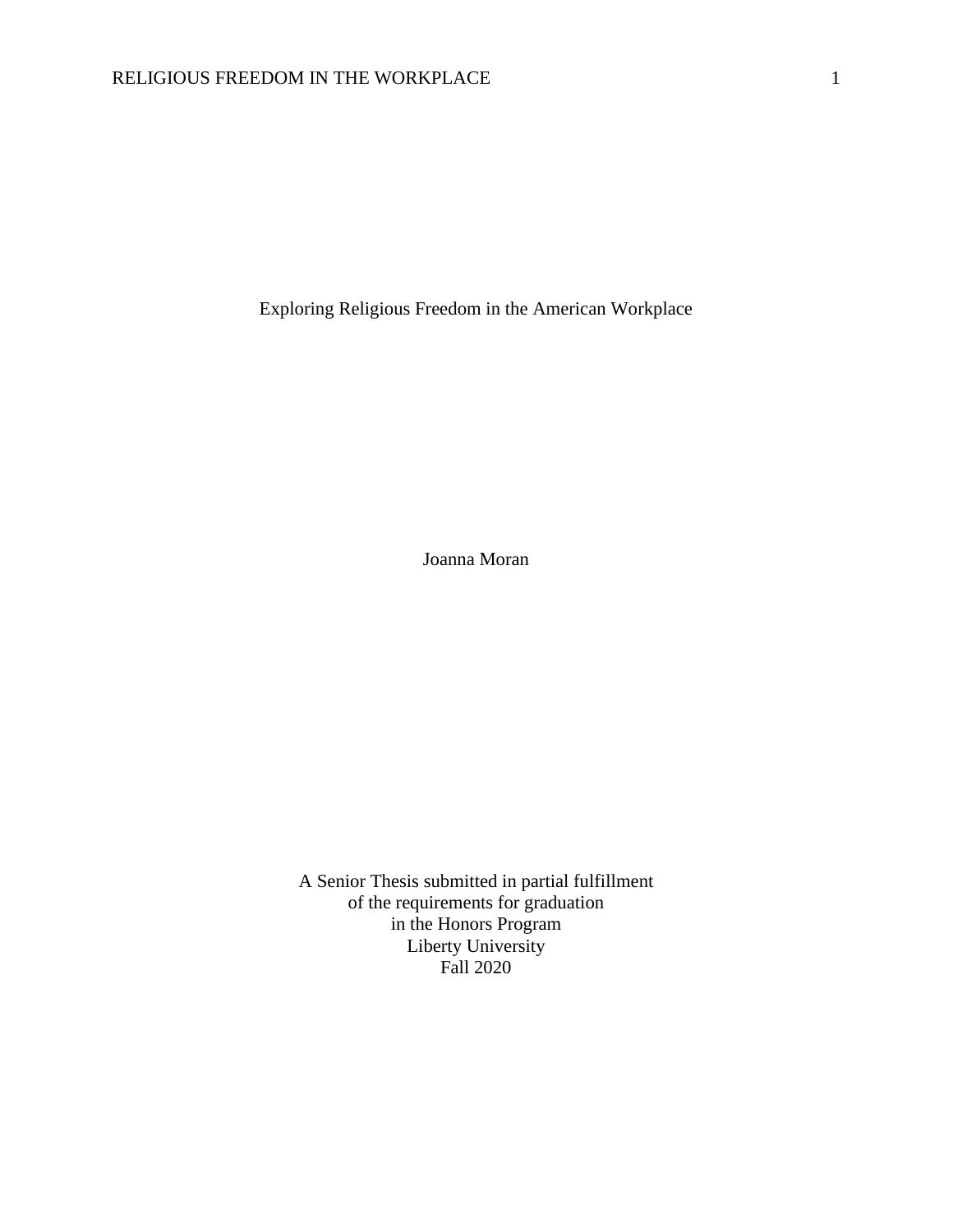Acceptance of Senior Honors Thesis

This Senior Honors Thesis is accepted in partial fulfillment of the requirements for graduation from the Honors Program of Liberty University.

> Cecil Kramer, D.Min. Thesis Chair

\_\_\_\_\_\_\_\_\_\_\_\_\_\_\_\_\_\_\_\_\_\_\_\_\_\_\_\_\_\_

Marie Mallory, Ph.D. Committee Member

\_\_\_\_\_\_\_\_\_\_\_\_\_\_\_\_\_\_\_\_\_\_\_\_\_\_\_\_\_\_

James H. Nutter, D.A. Honors Director

\_\_\_\_\_\_\_\_\_\_\_\_\_\_\_\_\_\_\_\_\_\_\_\_\_\_\_\_\_

\_\_\_\_\_\_\_\_\_\_\_\_\_\_\_\_\_\_\_\_\_\_\_\_\_\_\_\_\_\_ Date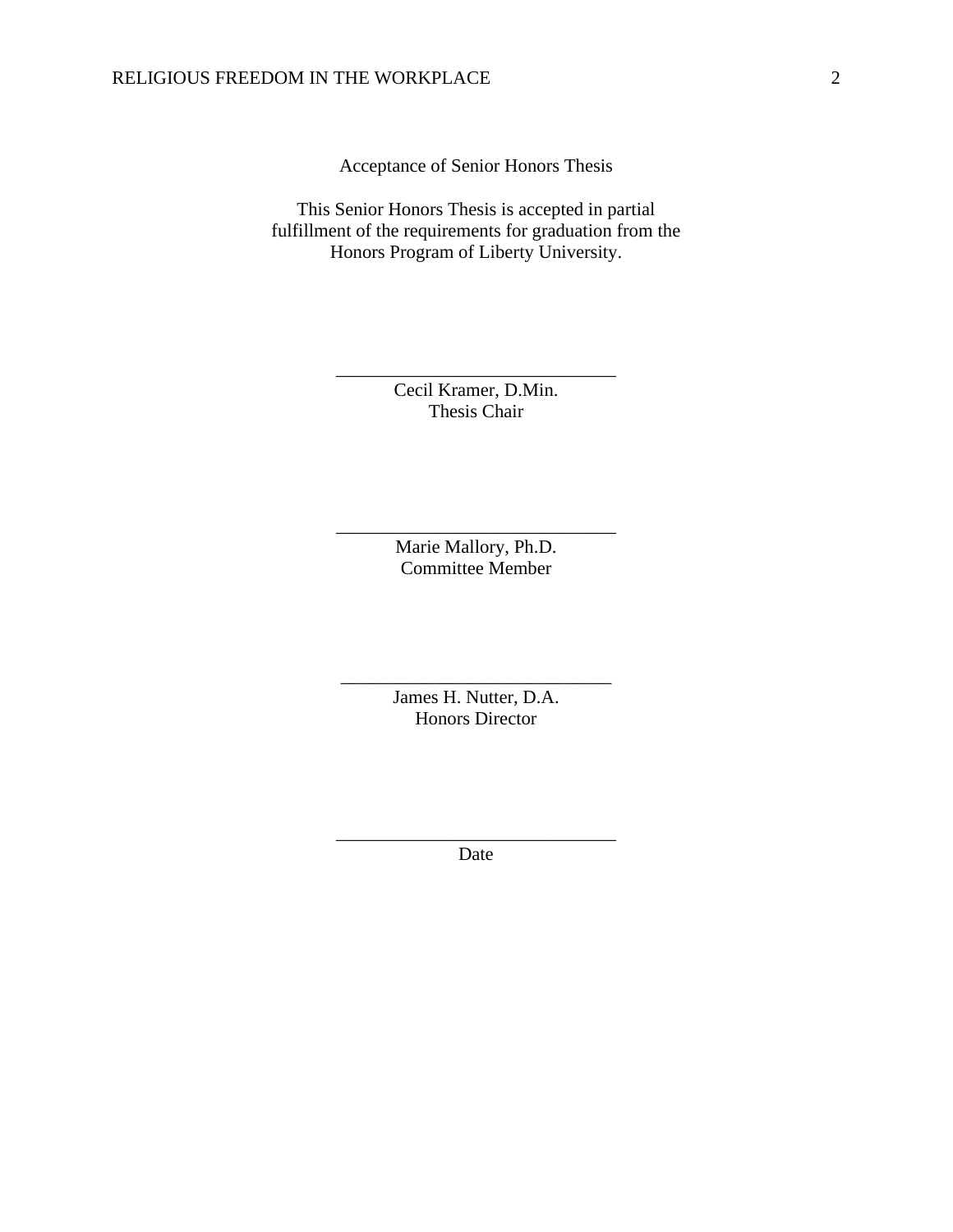#### **Abstract**

The First Amendment specifically protects the freedom of religion, an idea that has been championed in America for over two centuries. In the workplace, religious freedom is more limited. *Equal Employment Opportunity Commission v. United Health Programs of American Inc. and Cost Containment Group Inc.* (2016) serves as an example of how some religious expression must be limited in order to protect religious freedoms of the majority in the workplace. The purpose of this thesis is to determine how First Amendment religious freedoms are being protected and restricted in the workplace. This research is relevant to working Americans, as the current protections and restrictions on religious freedom in the workplace must be understood in order for such expression in the workplace to continue appropriately. To do this, major court cases such as *Sherbert v. Verner* (1963), *Lemon v. Kurtzman* (1971), *Employment Division, Department of Human Resources of Oregon v. Smith* (1990), and *Fraternal Order of Police Newark Lodge No. 12 v. City of Newark* (1999) are examined. Additionally, current attitudes, acts, and Constitutional amendments pertaining to the issue are reviewed. From the gathering of this information, conclusions about the protection and limitation of religious expression in the workplace are drawn.

*Keywords*: First Amendment, workplace, freedom of religion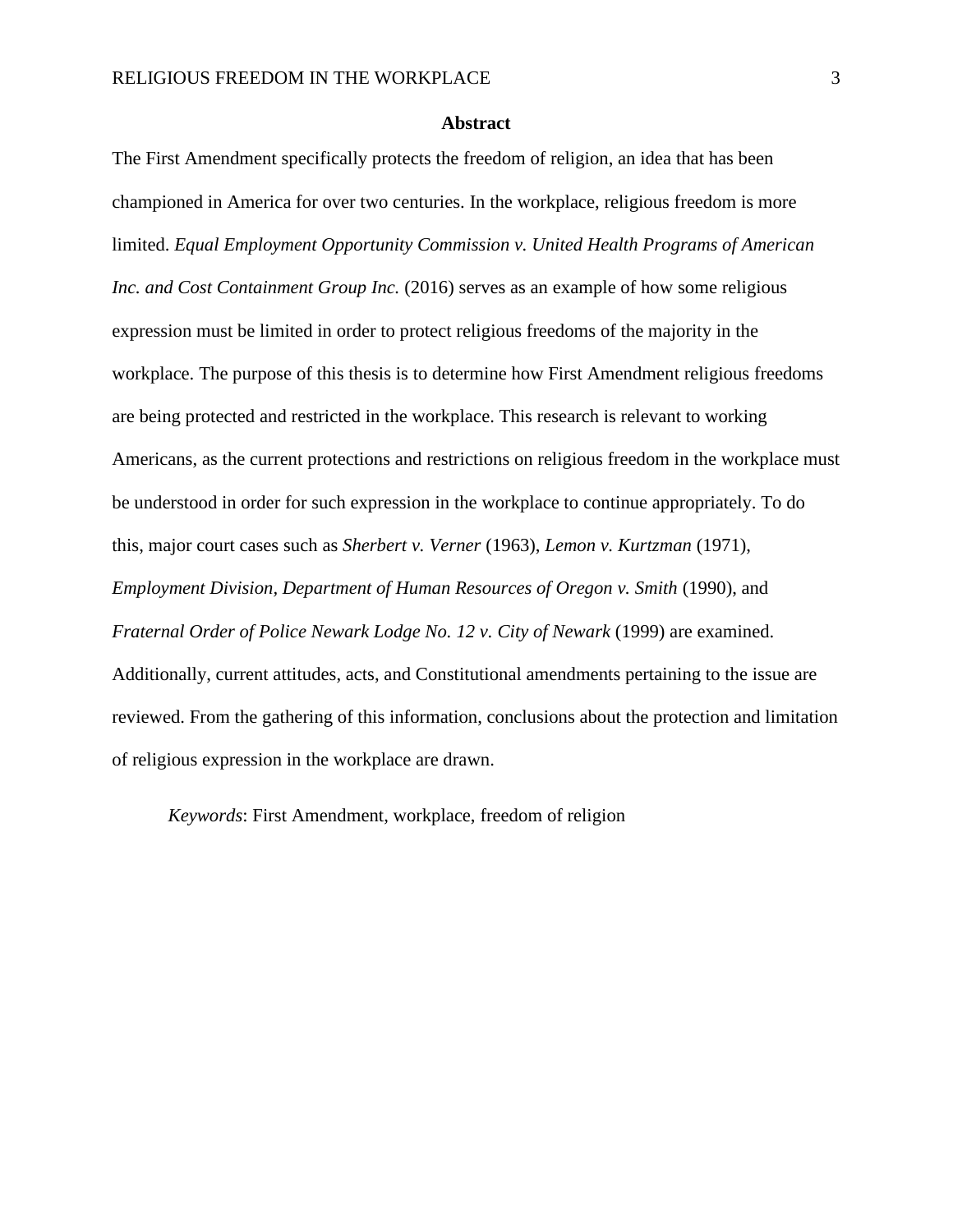### **Exploring Religious Freedom in the American Workplace**

America was founded upon the ideals of religious freedom. Because this freedom was held in such high regard, the original governing document drafted by the founding fathers intentionally left the federal government with very little power. This document, known as the Articles of Confederation, made the states' intentions clear: All Americans had God-given rights that were to be protected from government overreach at all costs. The Articles of Confederation only governed the United States from 1789-1797 (Maggs, 2017). During those eight years, rebellion, chaos, and inconsistent funding plagued America's federal government. It was this chaos under the Articles of Confederation that eventually "paved the way for creating the far more enduring Constitution" (Maggs, 2017, p. 403). When the Constitution was first drafted, those who identified as Anti-Federalists were alarmed. This was because the Constitution laid out a new set of standards for Americans to follow, giving the federal government more power than it had ever possessed. Unlike the Articles of Confederation, under which Congress did not even possess the authority to collect taxes from states, the Constitution implemented a more stable and self-sufficient government. This marked a radical shift in the way that America was governed, and the way American liberties would be protected. Despite the obvious weaknesses of the Articles of Confederation, many Anti-Federalists were slow to support the Constitution, because they viewed the new document as a potential threat to their recently won freedoms. As champions of small government, Anti-Federalists felt that the Constitution was too vague, leaving too much latitude for a potential overreach of federal government authority in the future. Despite initial rejections, incidents like Shay's Rebellion and the sheer weight of America's debt made it clear that the Articles of Confederation could not remain; stronger government intervention was needed when it came to state's rights and individual liberties. The adoption of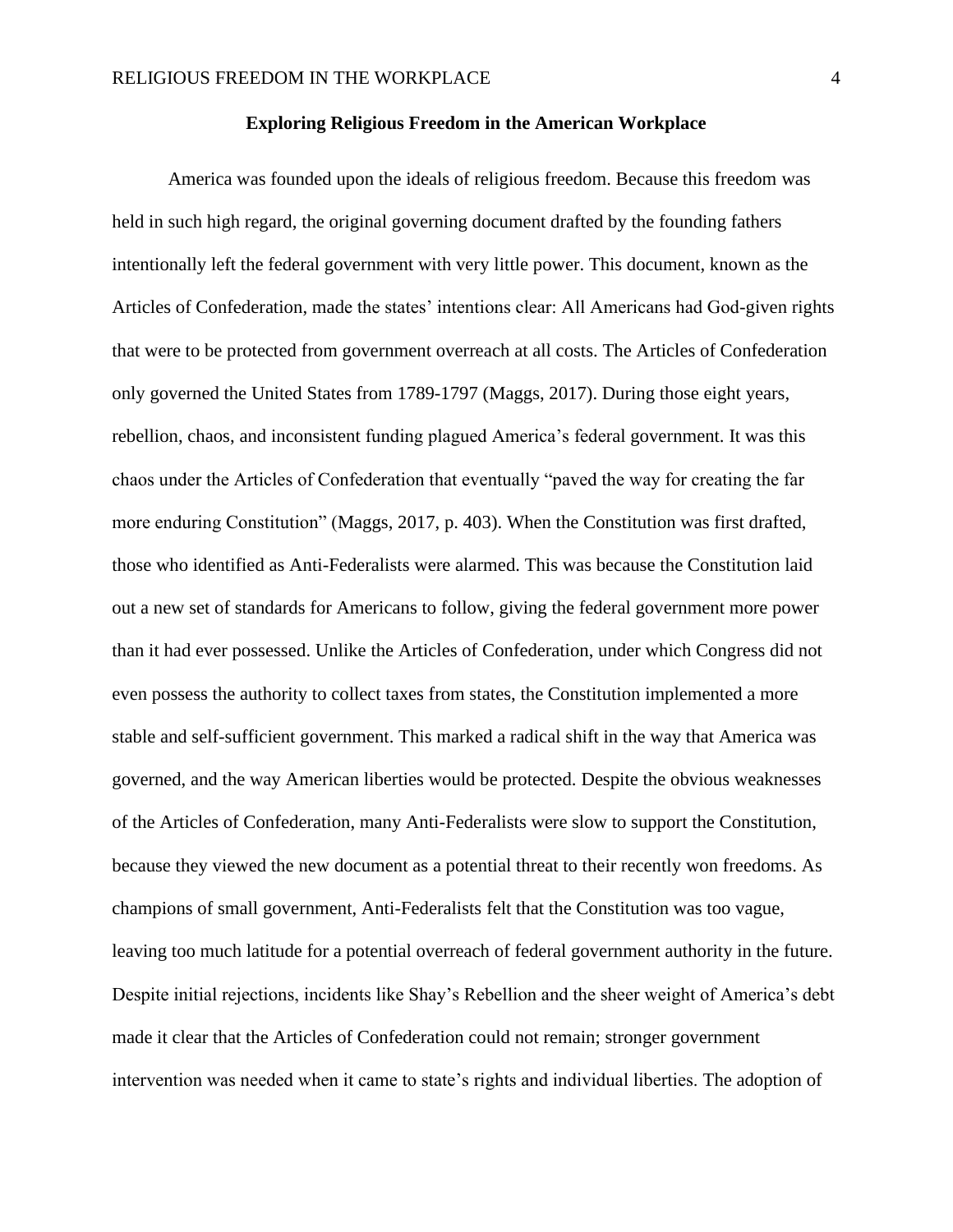the Constitution marked the United States' transition from a confederation to a democratic republic.

Today, the United States remains a democratic republic, a style of government "in which the sovereign power is derived from and is exercised, either directly or indirectly, by the great body of the people" (Woodburn, 1903, p. 56). Because Anti-Federalists had originally refused to ratify the Constitution, a compromise was made. This compromise came in the form of the Bill of Rights, or the first ten amendments of the Constitution. The Bill of Rights satisfied both Federalists and Anti-Federalists because it gave the government new and necessary power, while also protecting specific individual liberties and states' rights. It was adopted on December 15, 1791 (Kayman, 2011). Though the Bill of Rights outlines ten specific natural rights that are to be protected from interference, perhaps the most iconic and noteworthy amendment is the First Amendment. The First Amendment states:

Congress shall make no law respecting an establishment of religion, or prohibiting the free exercise thereof; or abridging the freedom of speech, or of the press; or the right of the people peaceably to assemble, and to petition the government for a redress of grievances. (U.S. Const. amend. I)

Since the 1791, the First Amendment has served as the guardian of five liberties: the freedom of speech and religion, freedom to assemble and petition, and the freedom of the press (U.S. Const. amend. I). Stuart (1994) supports this, writing, "The Founding Fathers of this Nation recognized the importance of religious belief and guaranteed to every citizen the fundamental right of religious freedom by including an express guarantee in the First Amendment" (p. 383). Aside from simply holding an important place in U.S. history and government, this amendment dictates how Americans young and old conduct themselves at home, school, and the workplace. Without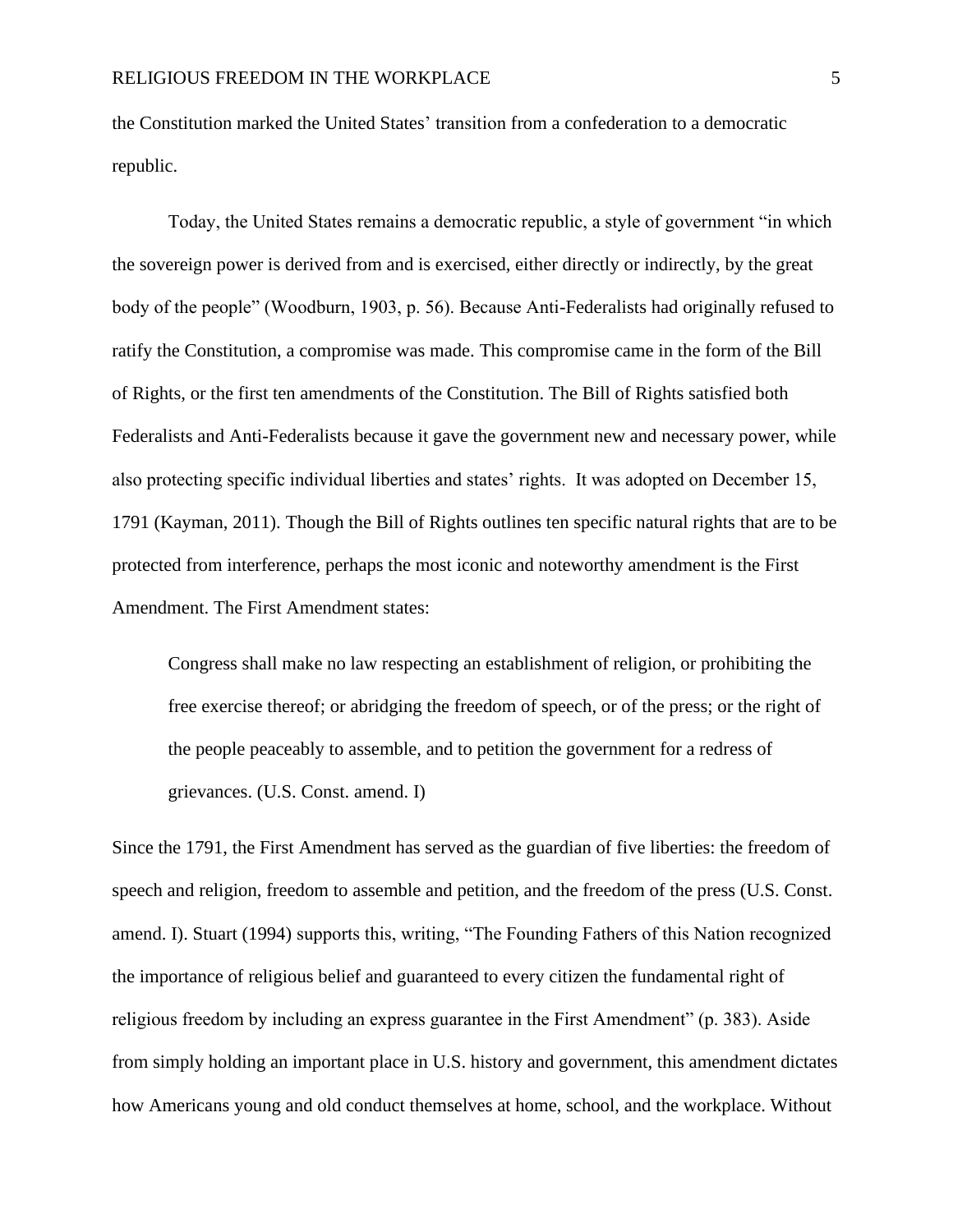## RELIGIOUS FREEDOM IN THE WORKPLACE 6

the First Amendment, there would be no specific protection provided for many of the freedoms Americans take for granted. While each of the five freedoms outlined by the First Amendment carry equal weight, the current polarizing climate of America has brough the issue of religious freedom especially into the light (Schor and Fingerhunt, 2020). The purpose of the following research is to determine how the First Amendment right to freedom of religion is currently being protected and restricted in the American workplace.

Although the Constitution guarantees individuals the freedom of expression, this freedom is subject to cautious restriction based on time, place, and manner. This idea can specifically be applied to the freedom of religious expression. The idea of restricting rights is supported by Clay Calvert (2017) of the *Oklahoma Law Review*, who states, "When the government regulates the time, place, or manner of speech, it must satisfy intermediate scrutiny and prove that (1) it has significant interest, (2) the regulation is narrowly tailored, and (3) ample alternative channels of expression remain open" (p. 623). Examining how religious restrictions based on time, place, and manner are executed in the workplace is a clear way to assess the current climate surrounding this issue in America.

While the freedom of religion is often championed by Christians seeking to exercise their rights in the workplace, they are certainly not the only group of people seeking for their First Amendment freedoms to be honored. Muslims, Buddhists, and Hindus also seek to exercise religious freedom in the United States. Though these religious groups want to see the robust protection of religious freedom, there are other groups, such as Freedom from Religion, who strive to ensure that they are protected from employers and others' religious expression. Neither group is defending an unworthy cause. Rather, both the religious and the unreligious are calling for action to be taken on two sides of the same coin. Religious groups want to see their freedom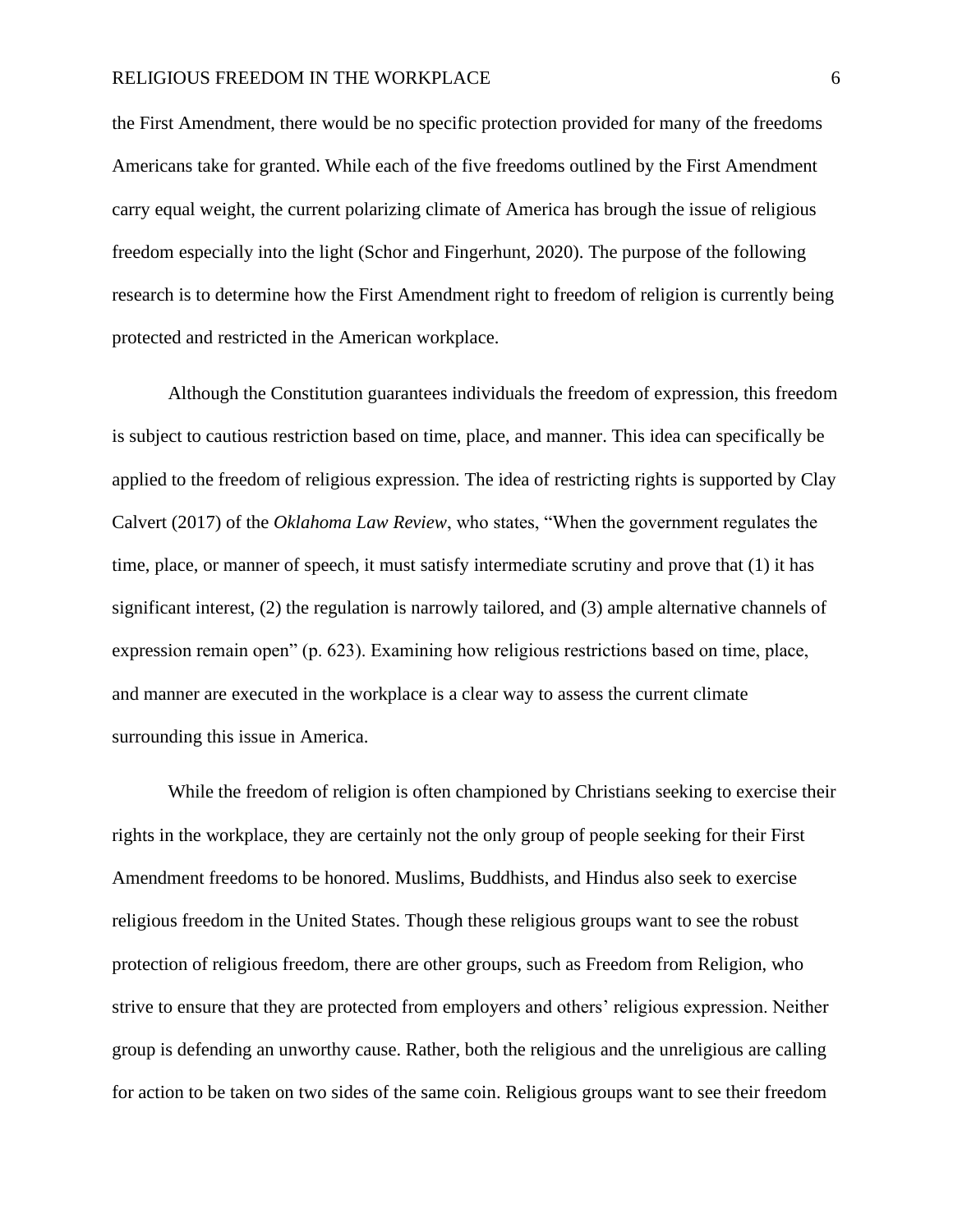of religion protected, while unreligious groups want to be free to live without the encroachment of others' religious beliefs upon them. Clearly, the issue of religious expression in the workplace is a multi-faceted subject that affects the daily life of a majority of adult Americans in the workplace.

# **Defining "Religion"**

Before a legitimate examination of the laws, acts, workplace codes of conduct, and court cases influencing the protection and restriction of religious freedom in the workplace can take place, the definition of "religion" must first be clearly understood. According to Little, there are three ways religion can be defined: through "substantial definitions, functional definitions, [or] family resemblance definitions" (Little, 2016, para. 9). Substantive definitions of religion "attempt to delineate the crucial characteristics that define what a religion is and is not" (Little, 2016, para. 11). Bellah (1964) uses a substantive definition to define religion as "a set of symbolic forms and acts which relate man to the ultimate conditions of his existence" (p. 359). On the contrary, functional definitions of religion "define religion by what it does or how it functions in society" (Little, 2016). Geertz (1966) uses this kind of definition to explain religion as:

…a system of symbols which acts to establish powerful, pervasive, and long-lasting moods and motivations in men by formulating conceptions of a general order of existence and clothing these conceptions with such an aura of factuality that the moods and motivations seem uniquely realistic. (p. 4)

Lastly, a family resemblance definition of religion describes religion "on the basis of a series of commonly shared attributes" (Little, 2016, para. 13). Just as family members who resemble each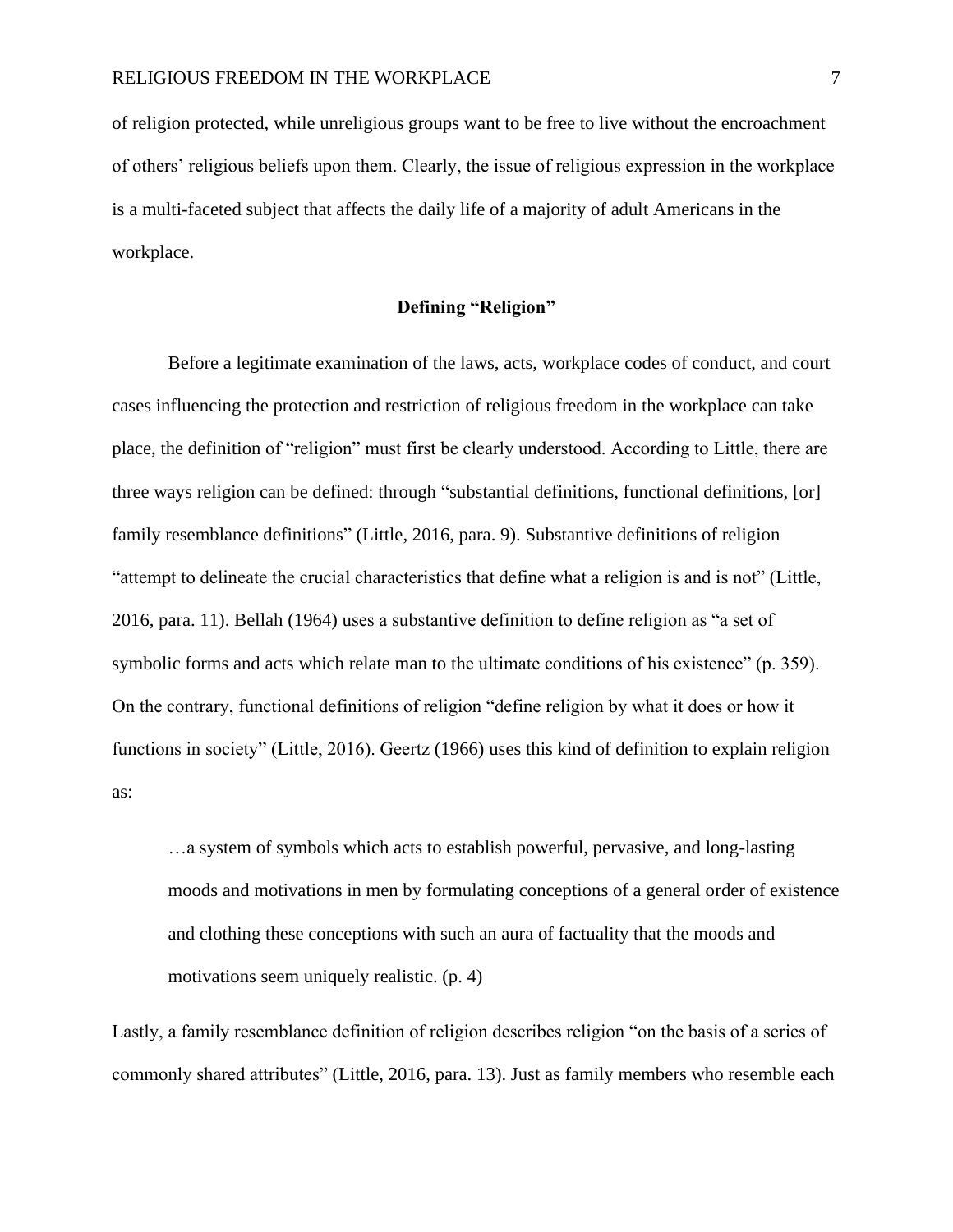other share multiple similar features, rather than just one specific feature, the definition of religion encompasses many belief systems with similar qualities, rather than one single or specific quality. Benson Saler (1999) elaborates on this idea, explaining that religion should be viewed:

…as a graded category the instantiations of which are linked by family resemblances. Graded categories are exemplified by such familiar categories as 'tall person' and 'rich person.' There are no universally accepted standards for drawing a sharp line between the tall and the not tall and the rich and the not rich, although public and private agencies sometimes offer guidelines. And these categories are graded because some tall persons are taller than others and some rich persons richer than others. Religion, of course, is a far more complex matter than these homey examples, since it rests on a large set of elements or predicates and, moreover, we need to take account of their elaborations and complexities. But it otherwise resembles the examples cited. Some religions are characterized by more of the typicality features that we associate with religion than others. In a manner of speaking, some religions (e.g., Judaism, Christianity, Islam, Hinduism, Buddhism) are more religious than what some (but not all) scholars regard as other religions (e.g., Taoism, Confucianism, Communism). Where, you may ask, does the category give out? There is no sharp cutoff point, nor do we need one. Rather, we have some clear cases of religion and then increasingly less clear ones…scholars must make recommendations about inclusion or exclusion relative to their interests, and they must support those recommendations with analysis and argument, not definitional fiat… Our category is distinguished by central tendencies, not necessary features, and centrality implies periphery rather than fixed borders. (p. 402)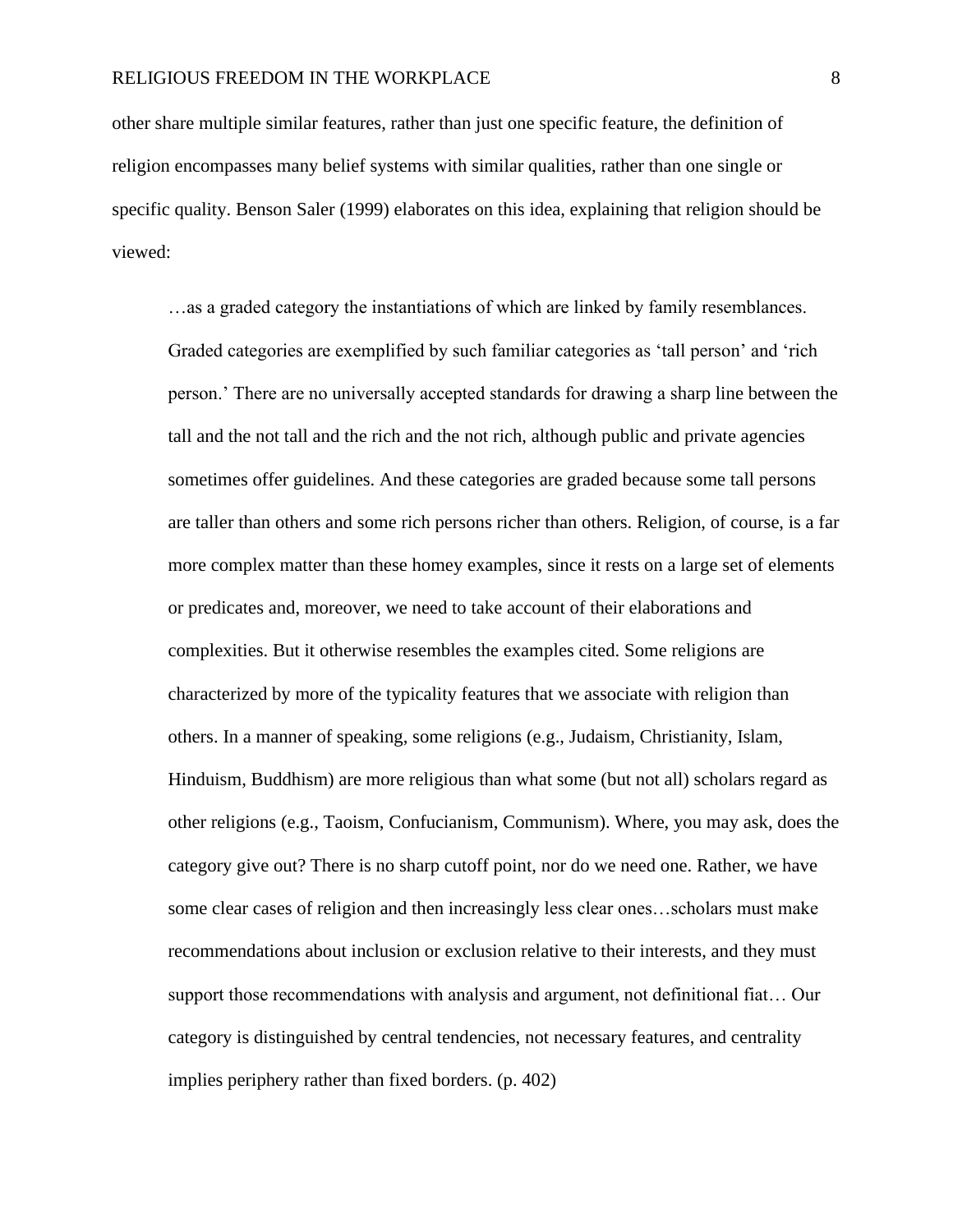In order to properly protect the religious freedoms of its citizens, the United States Supreme Court has set a precedent of abiding by the family resemblance definition, which takes a broad and inclusive stance towards religious expression (Clements, 1989). This precedent has been solidified through the years by the court decisions that will be examined later in this thesis. For the sake of clarity, this paper will also be focusing on religion in the workplace through the lens of a family resemblance definition.

### **Opening Case Study**

The case of *Equal Employment Opportunity Commission v. United Health Programs of America Inc. and Cost Containment Group Inc.* (2016) is a prime example of the fragile relationship between First Amendment freedoms—specifically the freedom of religion—and workplace conduct. In this case, employees sued United Health Programs of America, Inc. (UHP) and the parent company, Cost Containment Group, Inc. (CCG), after the companies forced employees to engage in religious exercises and activities while on the job. Located in Long Island, New York, CCG is a "small wholesale company that provides discount medical plans to groups of individuals" (*EEOC v. United health Programs of America, Inc.* 213 F.Supp.3d 377, 386 (2016)). They also provide such plans for non-profit and for-profit organizations. After experiencing financial hardship, executives of CCG felt that corporate culture was beginning to fall apart. In response to the perceived problem, Chief executive Officer Robert Hodes and Chief Operations Officer Tracey Bourandas created a plan to motivate employees, promote teamwork, and increase overall workplace satisfaction. The solution, they believed, could be found through Hode's aunt, Denali Jordan. Jordan had recently developed a children's' curriculum called "Onionhead," and was eager to translate her work into a more professional setting, later renaming her program "Harnessing Happiness." This program was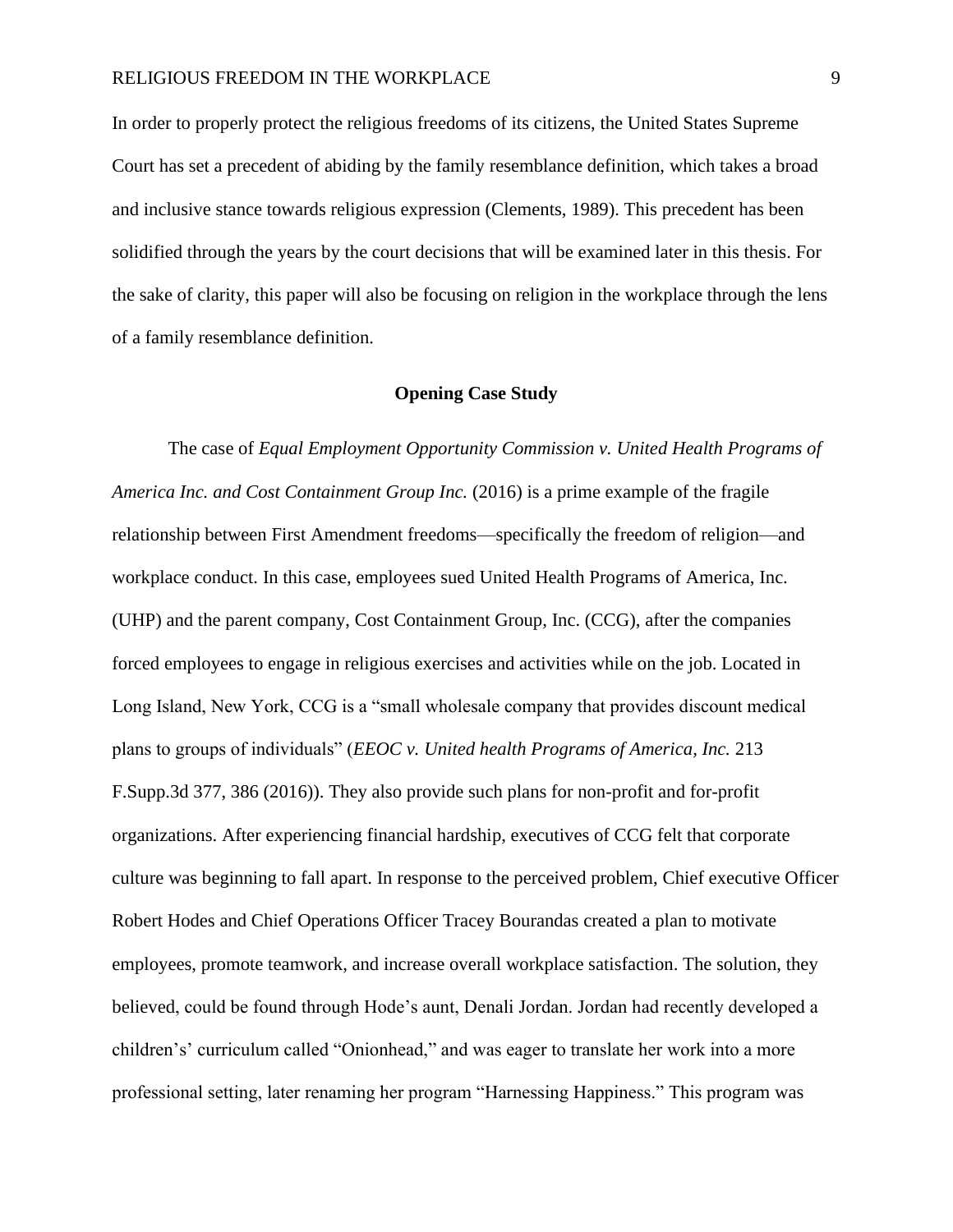described by Jordan as "a multi-purpose conflict resolution tool" that was meant to help "people of all ages with addiction, abuse and domestic violence, family issues, marital problems, eldercare, death and dying, the full spectrum of autism and other cognitive disabilities or illnesses (such as Alzheimer's), and to generally develop better problem-solving and communication skills" (*EEOC v. United health Programs of America, Inc.* 213 F.Supp.3d 377, 386 (2016)). The plaintiffs, however, disagreed. They described Onionhead as a "system of religious beliefs and practices" *(EEOC v. United health Programs of America, Inc*. 213 F.Supp.3d 377, 386 (2016)) that were pushed upon them during their time as employees. *EEOC v. United Health Programs of American Inc.* is a unique case because the plaintiffs' claims fall into two specific categories regarding religious expression in the workplace. The first category of claims falls under the idea of reverse religious discrimination. This means that the employers were pushing religious beliefs on their employees, which was inappropriate. The second category of claims deals with the fact that the appellants were fired over their refusal to succumb to said religious beliefs (Leagle, n.d.). Firing a person on the basis of religion is strictly prohibited by Title VII of the Civil Rights Act of 1964 (Tomaskovic-Devey & Stainback, 2007).

Clearly, UHP and CCG's usage of Onionhead—a program that the court deemed religious—violated the employees' right to religious freedom in the workplace, which protects against proselytizing. The United States Eastern District Court of New York ruled in favor of the employees, who were represented by the Equal Employment Opportunity Commission (Leagle, n.d.). It was found that the defendants were in violation of Title VII. This recent court case demonstrates just how relevant the discussion of religious expression in the workplace is and why such freedoms must be both limited and protected.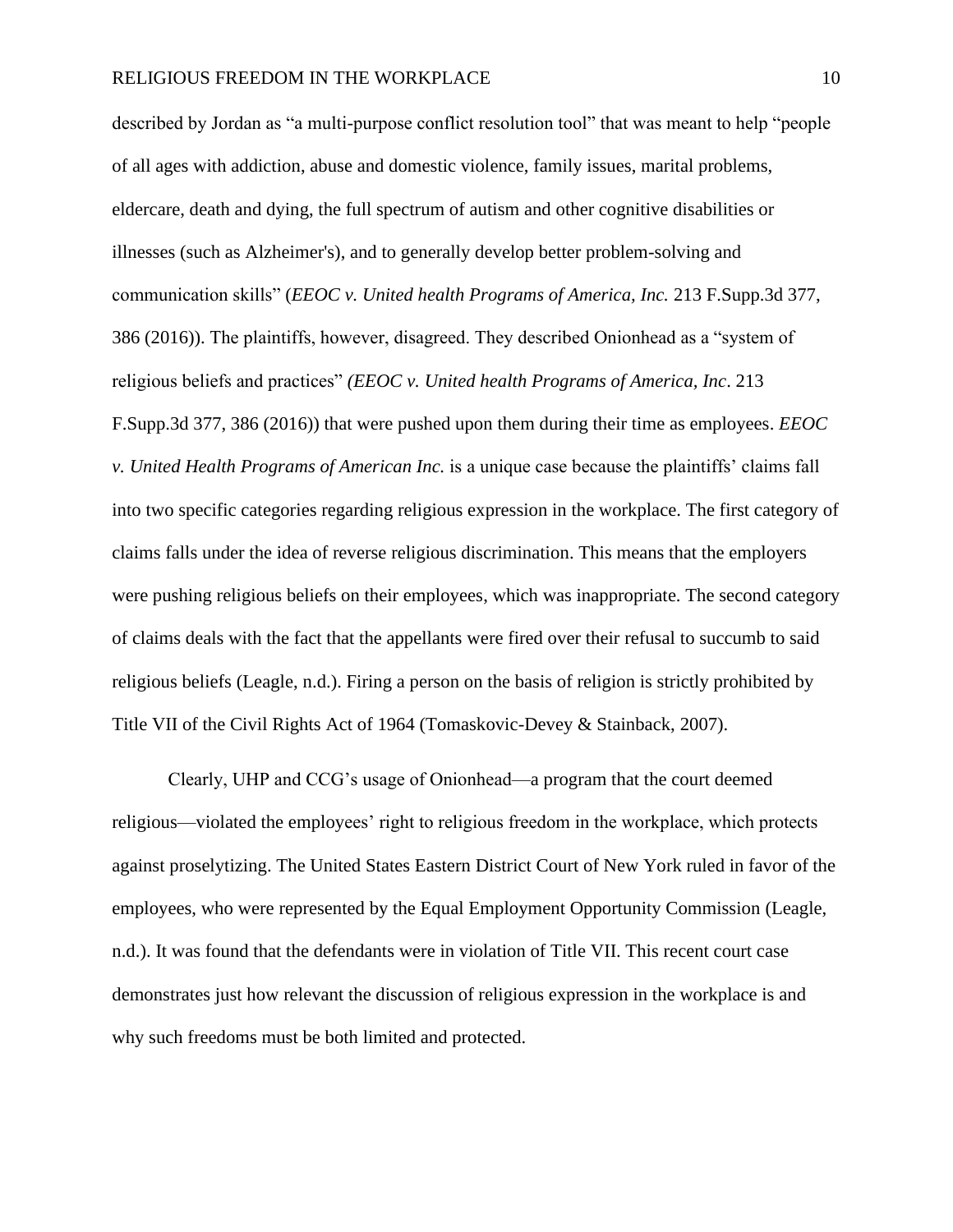The following sections of this thesis will provide readers with a justification for this issue, followed by a research question and literature review of relevant court cases. Finally, applicable laws and current attitudes towards the protection and restriction of religious freedom will be explored before conclusions are drawn.

# **Justification**

The purpose of conducting this research is to shine a light on a growing conversation in the American workplace. In an age where America's religious beliefs are on the decline (Wormald, 2015), it is important to determine which religious liberties are protected by law and which expressions of religion are allowed to be curbed at the preference of one's employer. Pew Research conducted a study in 2018 and 2019 to determine the percentage of Americans who profess to be religious. According to the study, 26% of Americans say they are atheist, agnostic, or "nothing in particular." This number is a 9% increase from the same group's response (at 17%) in 2009 ("Decline of Christianity," 2019). The study also determined that 65% of American adults claim to be Christian, which signifies a 12% drop in those claiming Christianity since 2009 ("Decline of Christianity"). While Christianity is clearly on the decline, the numbers of those professing to be Hindu, Buddhist, or Muslim in the United States tell a different story. Hindus and Muslims continue to maintain the same number of believers, while Buddhism increased just slightly from 0.6% to 0.7% in 2014 (Wormald, 2015). Regardless of how a specific religion such as Buddhism or Islam may have increased or retained the same number of adherents, Pew Research still found that "The [religious] group that has experienced the greatest net gains due to religious switching is the religiously unaffiliated" (Wormald, 2015, para. 8). Clearly, religious involvement as a whole is on the decline in the United States. Irrespective of how many people practice religion in America, the law remains the same: everyone has the right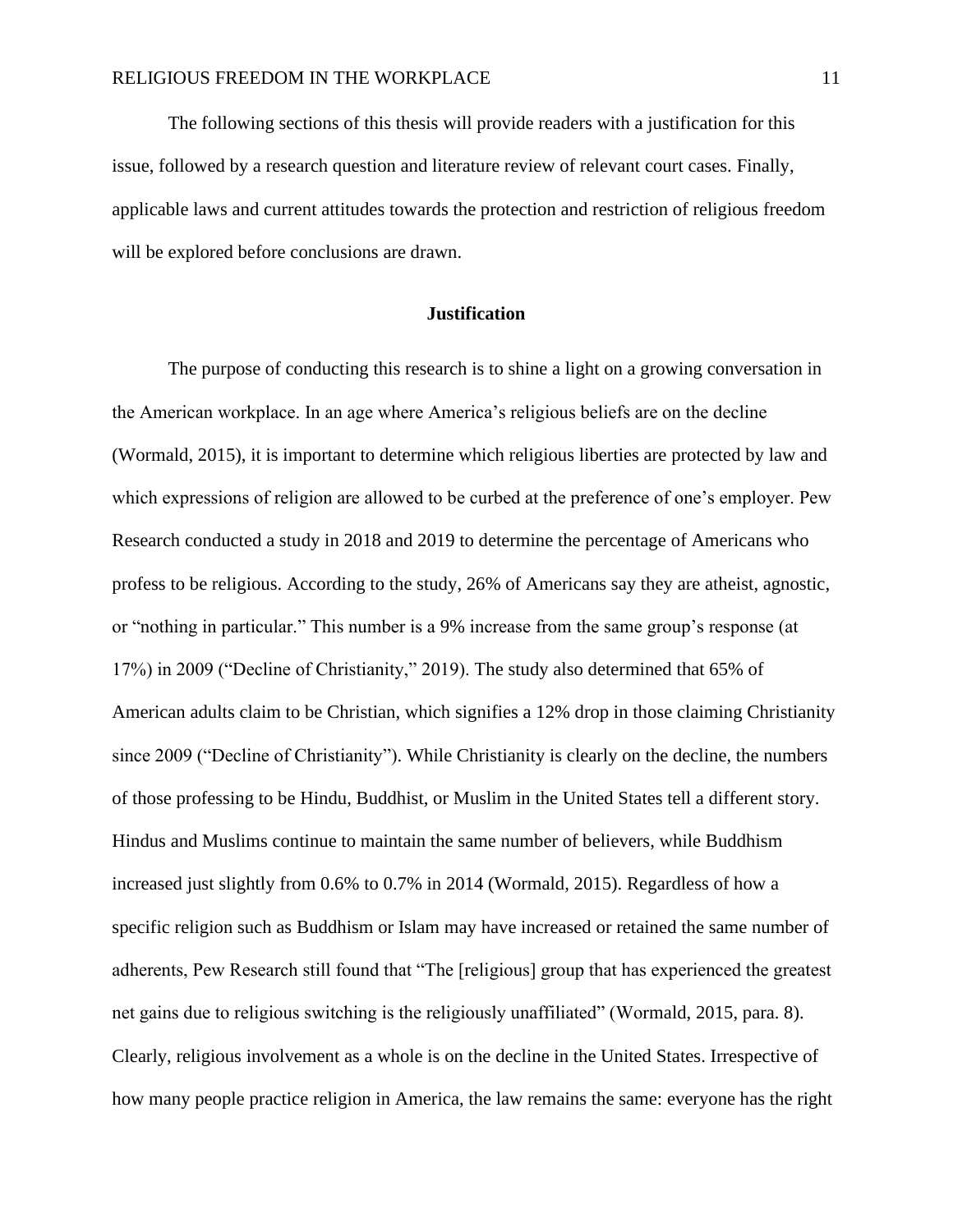to religious freedom. However, this decline does signify a shift in the way that religious freedom is being viewed. In the past, Americans wanted their religious freedom protected so that they could express themselves accordingly. It was upon this basis that the first settlers came to the American colonies. Today, there is a rising tide of people who want to be protected *from* religion in the workplace more than they want religion to be protected in the workplace. It is important to distinguish which laws are helping and which laws are hurting the cause of freedom of religion in the workplace in an age where religious beliefs in general are on the decline (Jones, 2017). James Sonne, the Director of Stanford Law School's Religious Liberty Clinic, affirms this idea, stating, "Religious discrimination in the workplace is an issue that continues to fester in the US, to the particular detriment of minority faiths like Muslims, Sikhs and Seventh-day Adventists" (Moodie, 2017, para. 3). When examining this issue, it is important to remember that freedom of religious expression includes all faiths—not just Christianity or the preferred faith of a particular employer. Clearly, religious discrimination in the workplace is a problem that is not going to go away on its own. Gregory (2011) writes, "…experts in this field of law predict that conflicts involving religion in the workplace will in the years to come continue to plague workers and their employers" (p. 28), further driving home the point that the conversation about protecting and restricting religion in the workplace must be had. In view of this, the Marquette Law Review points out that "Religious accommodation doctrine is ripe for another round at the Supreme Court. Not since several landmark rulings in the 1970s and 1980s has the Court reviewed the Title VII statutory mandate that employers must accommodate religion in the workplace" (Ruan, 2008, p. 2). Among such "landmark rulings" is *Lemon v. Kurtzman*, the case that originated the famous precedent known as the "Lemon Test," which has affected numerous court decisions large and small through the years.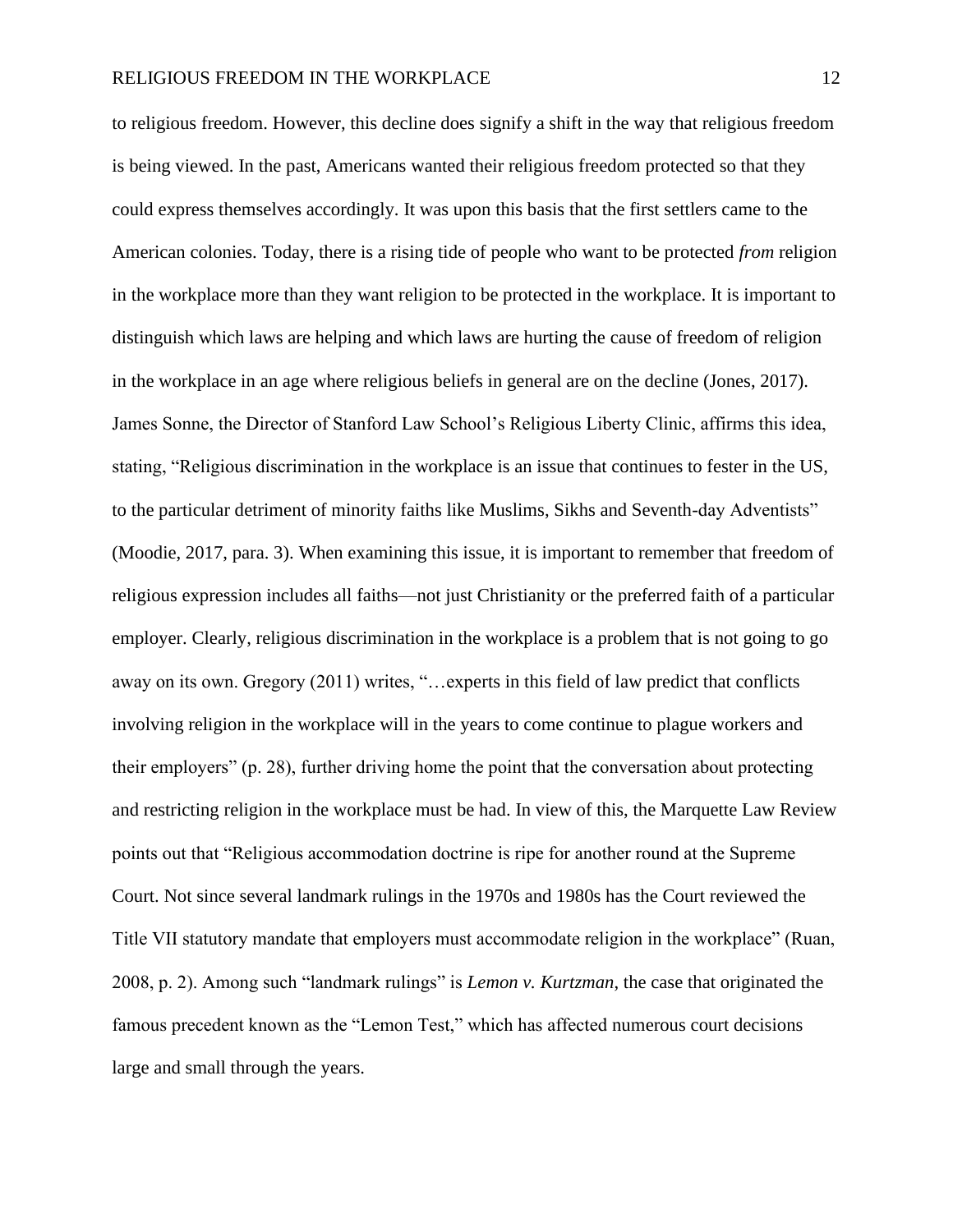In order to determine how First Amendment religious freedoms are affecting religious expression in the workplace, America must be willing to examine both sides of the issue. Only after exploring the issue from multiple angles can solid conclusions about the protection and restriction of religious freedoms be drawn.

### **Research Question**

How do current First Amendment laws protect and restrict the exercise of religious freedom in the workplace?

#### **Literature Review**

This thesis will examine major court decisions that have affected policies regarding the First Amendment. More specifically, four major cases have been selected for examination due to the historic nature of their influence on the subject of religious freedom in the workplace. While not every case deals specifically with workplace religious freedom, the outcome of each case directly affects religious expression in the workplace. The following court cases have played integral roles in the protection and restriction of First Amendment freedoms in the workplace: *Sherbert v. Verner* (1963), *Lemon v. Kurtzman* (1971), *Employment Division, Department of Human Resources of Oregon v. Smith* (1990), and *Fraternal Order of Police Newark Lodge No. 12 v. City of Newark* (1999). While three of the above cases were heard by the Supreme Court, *Fraternal Order of Police Newark Lodge No. 12 v. City of Newark* was heard by the Third Circuit of the U.S. Court of Appeals. Because of their differences, each case's ruling brings a unique perspective to light regarding religious freedom in the American workplace.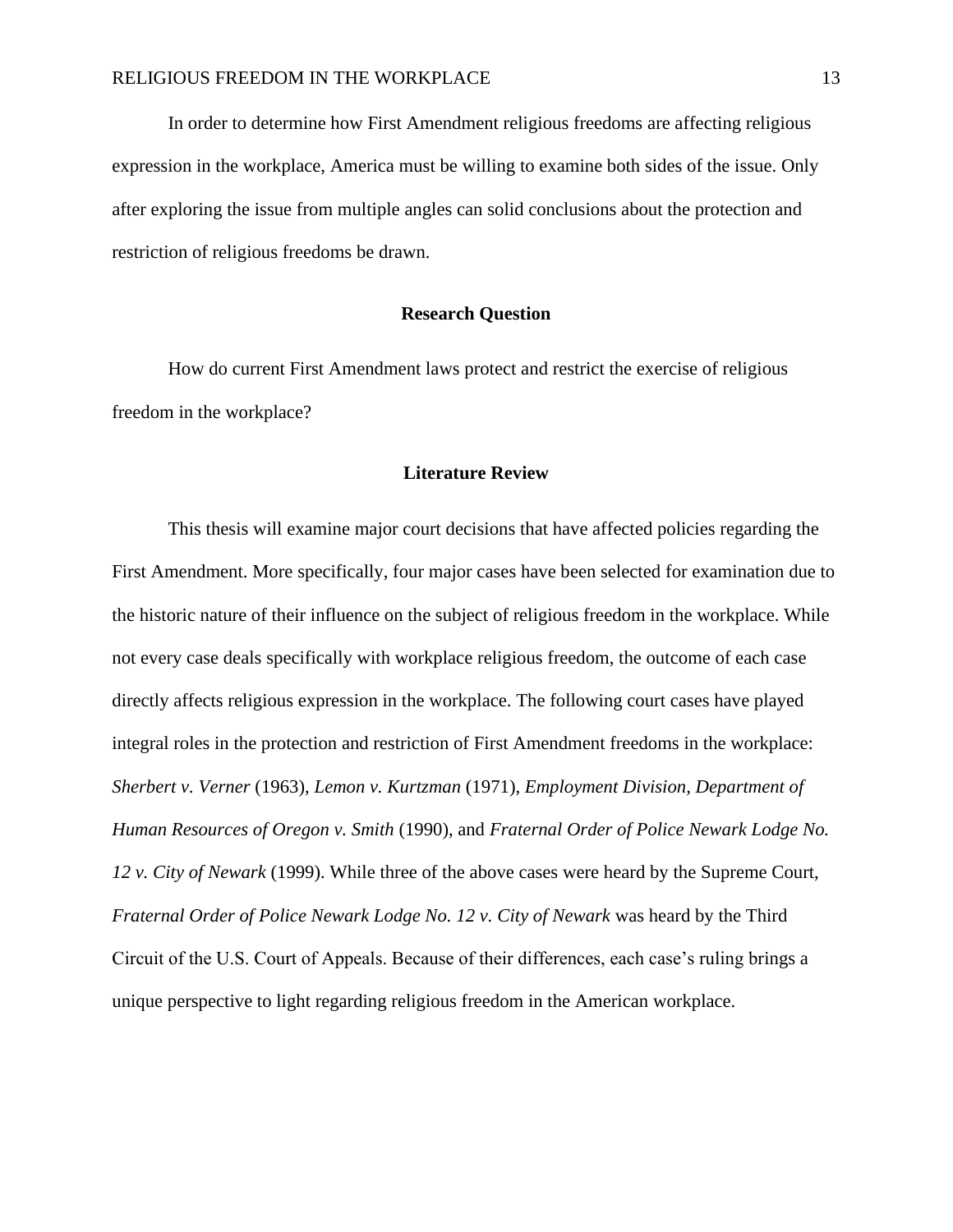### **Sherbert v. Verner**

*Sherbert v. Verner* dealt with the issue of religious expression and discrimination in the workplace head on. In 1963, the Supreme Court ruled in *Sherbert v. Verner* that a worker had the right to apply for unemployment benefits after losing her job over her religion convictions. The textile mill where the appellant, Adeil Sherbert, worked had followed a five-day work schedule for fourteen years when a new work schedule was suddenly introduced. Because of this, Sherbert had worked five days a week—Monday through Friday—without fail since the beginning of her employment. With the new schedule, she was required to work on Saturdays. As a Seventh day Adventist, this was against her religious beliefs. Sherbert requested not to work on Saturdays since it was in conflict with her religious beliefs, but her request was denied. When Sherbert refused to work on her Sabbath, she was promptly fired (Greenwalt, 2006). After losing her job, Sherbert applied for other jobs, but was unable to secure another job due to her refusal to work on Saturdays. Because of this, she applied for unemployment compensation, part of South Carolina's Unemployment Compensation Act. The act stated that "a claimant shall be ineligible for benefits if he failed without good cause, to accept available suitable work when offered him" (p. 201). Since South Carolina viewed Sherbert's refusal to work as a 'personal reason,' rather than a legitimate claim, they denied her application for unemployment. The South Carolina Supreme Court agreed with this decision, holding it up in their court. (Killilea, 1974). The case eventually made its way to the U.S. Supreme Court, where the justices ruled 7-2 in favor of Sherbert ("Unemployment Compensation," 1963). They ruled that it was unconstitutional for South Carolina to deny Sherbert unemployment benefits since she was applying on the basis of her religious beliefs. This court case is significant because it set a new precedent: protecting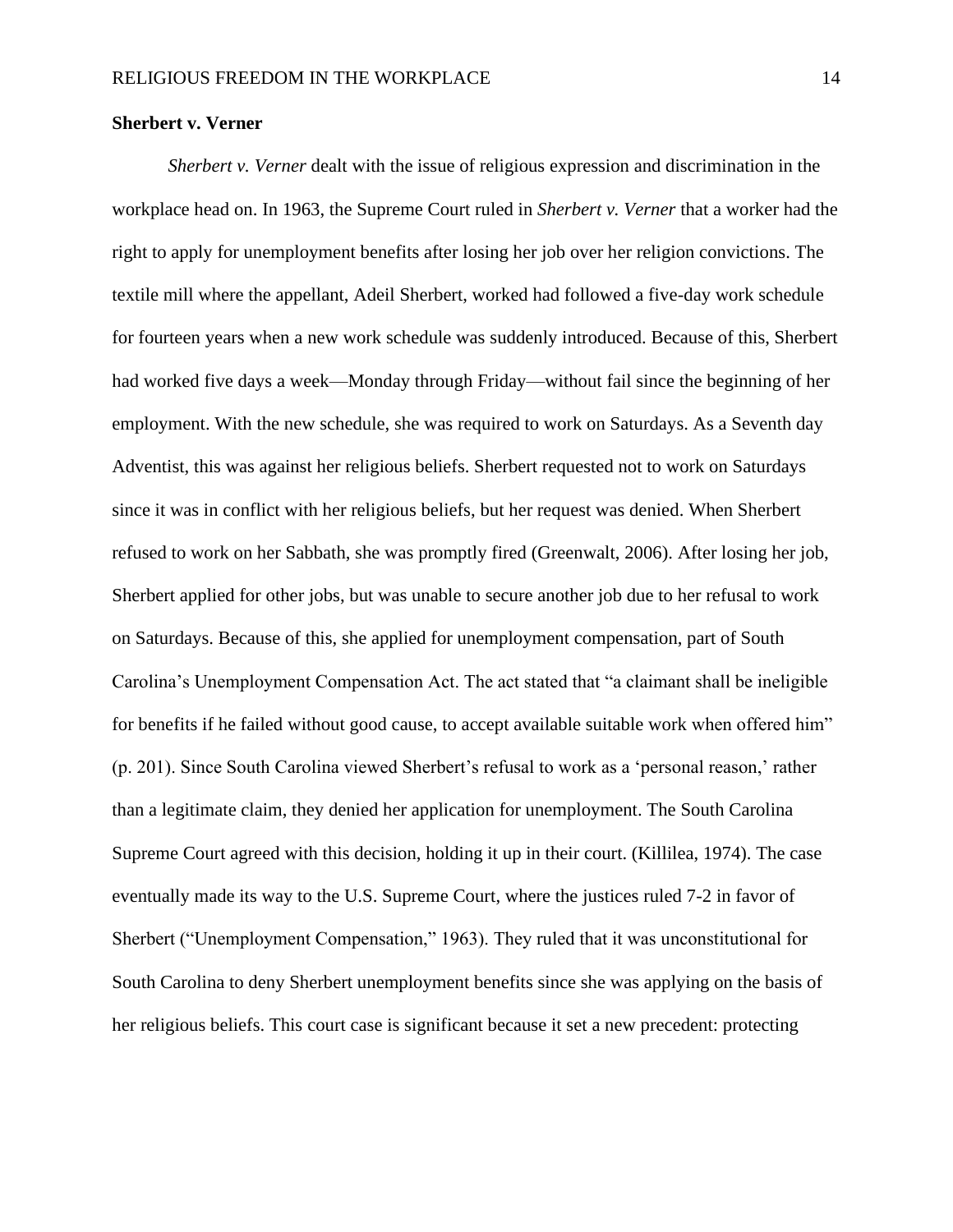religious freedom now mean more than simply protecting religious actions—it meant protecting religious beliefs as well.

According to Greenawalt, the case of *Sherbert v. Verner* set a precedent for future decisions dealing with the Free Exercise Clause by greatly expanding the power of the clause. Stuart (1994) writes, "*Sherbert* completed the expansion of the Free Exercise Clause and marked the beginning of the modern law of free exercise of religion by recognizing that courts can grant religious exemptions even from generally applicable laws" (p. 397). This Supreme Court case helped expand and clarify the Free Exercise Clause by asking four specific questions. The first question asks, "Does an indirect impingement on religion raise a free exercise problem?" (Greenawalt, 2016, p. 179). In other words, since the Free Exercise Clause prohibits government from banning people's practice of religion, does the state of South Carolina's decision not to grant Sherbert unemployment count as an indirect violation of the Free Exercise Clause? The second question, "Does neutral application of a law not directed against religion raise a free exercise problem?" (p. 179) follows a similar theme. This probing question asks readers to consider whether a neutrally applied law, such as the unemployment application policy in South Carolina, can still unintentionally violate a person's right to religious freedom. Simply put, is it an issue if a law that is not directed against a specific religion is neutrally applied? Next, the third question from this case asks, "What standard is appropriate for reviewing such interferences with the exercise of religion?" (p. 179). Since there was no standard deemed appropriate for reviewing instances of interferences at the time, this court case blazed a new trail. In fact, the *Sherbert v. Verner* decision became a determining factor in the standard by which interferences with religious freedom are measured. Today, workplace discrimination laws dealing with religious expression still look to *Sherbert v. Verner*. To follow up the third question concerning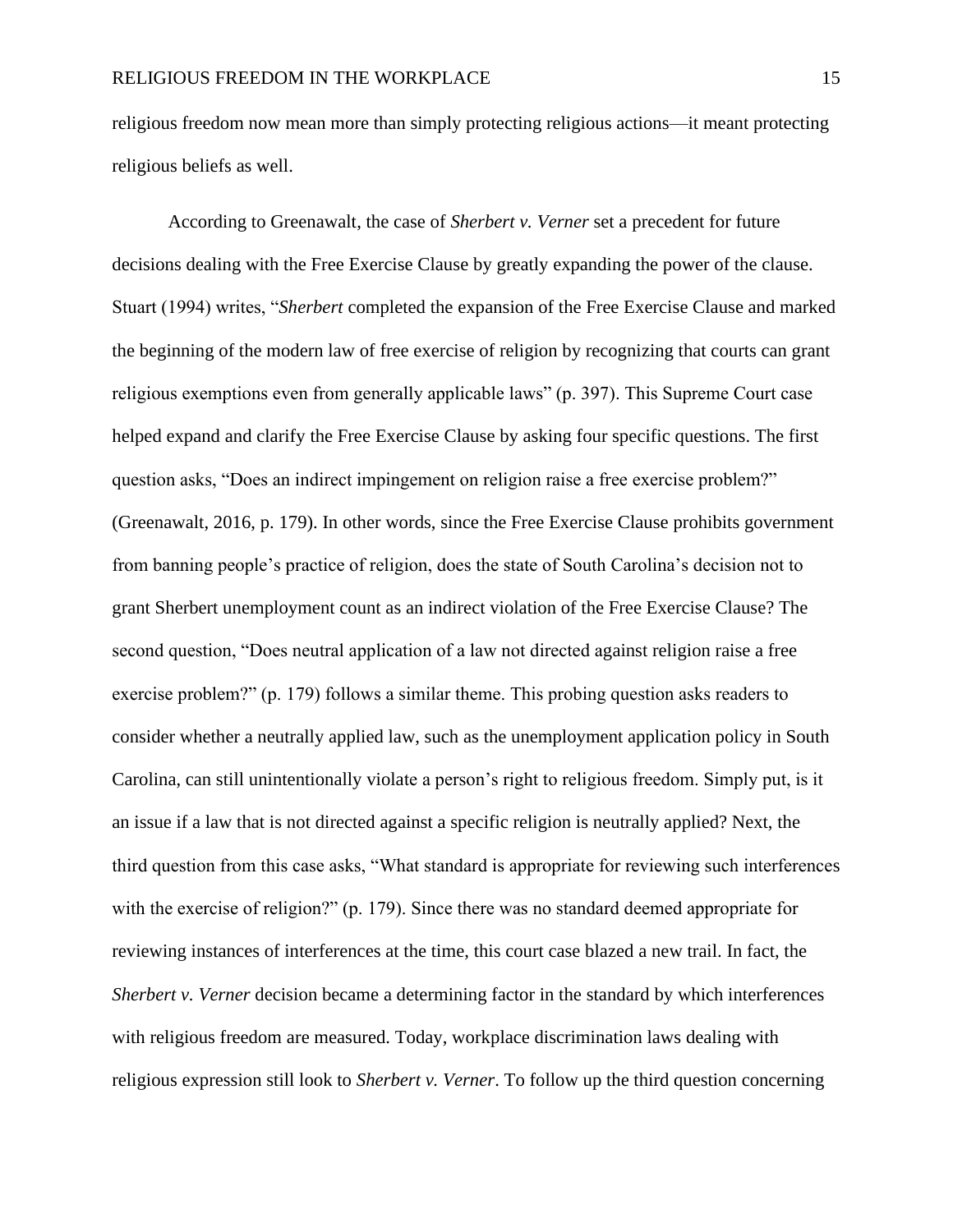# RELIGIOUS FREEDOM IN THE WORKPLACE 16

the standard for examining the interferences and violations of religious freedoms, this case asks a fourth and final question: "With what stringency should that standard be applied?" (p. 179). Specifically, once the appropriate standard for interference into a person's religious freedom has been established, how tightly should it be abided by? Since the ideas of religion and sincerity are subjective at best, this question cuts to the root of the problem. When is too far? When is more action necessary?

*Sherbert v. Verner* helped set the precedent for the correct level of government and employer interference when dealing with issues of religious expression in the workplace. This issue would be picked up by the Supreme Court again just a few years later—this time in regard to public schools.

# **Lemon v. Kurtzman**

Decided in 1971, Supreme Court case *Lemon v. Kurtzman* established a three-pronged test for future decisions grappling with the separation of church and state ("Lemon v. Kurtzman," n.d.). This test, referred to popularly as "the Lemon Test" laid out three specific standards to be followed when dealing with government interference of religious freedoms: "First, the statute must have a secular legislative purpose; second, its principal or primary effect must be one that neither advances nor inhibits religion… finally, the statute must not foster an excessive government entanglement with religion" (Munoz, 2015, p. 179). This means that government interference in religious activities must have a secular purpose, be neutral in effect, and there must not be excessive entanglement by the government in religious matters. Although *Lemon v. Kurtzman* aimed specifically at religious expression in schools, the Lemon Test has been applied across a number of issues related to religious expression, including workplace legal disputes.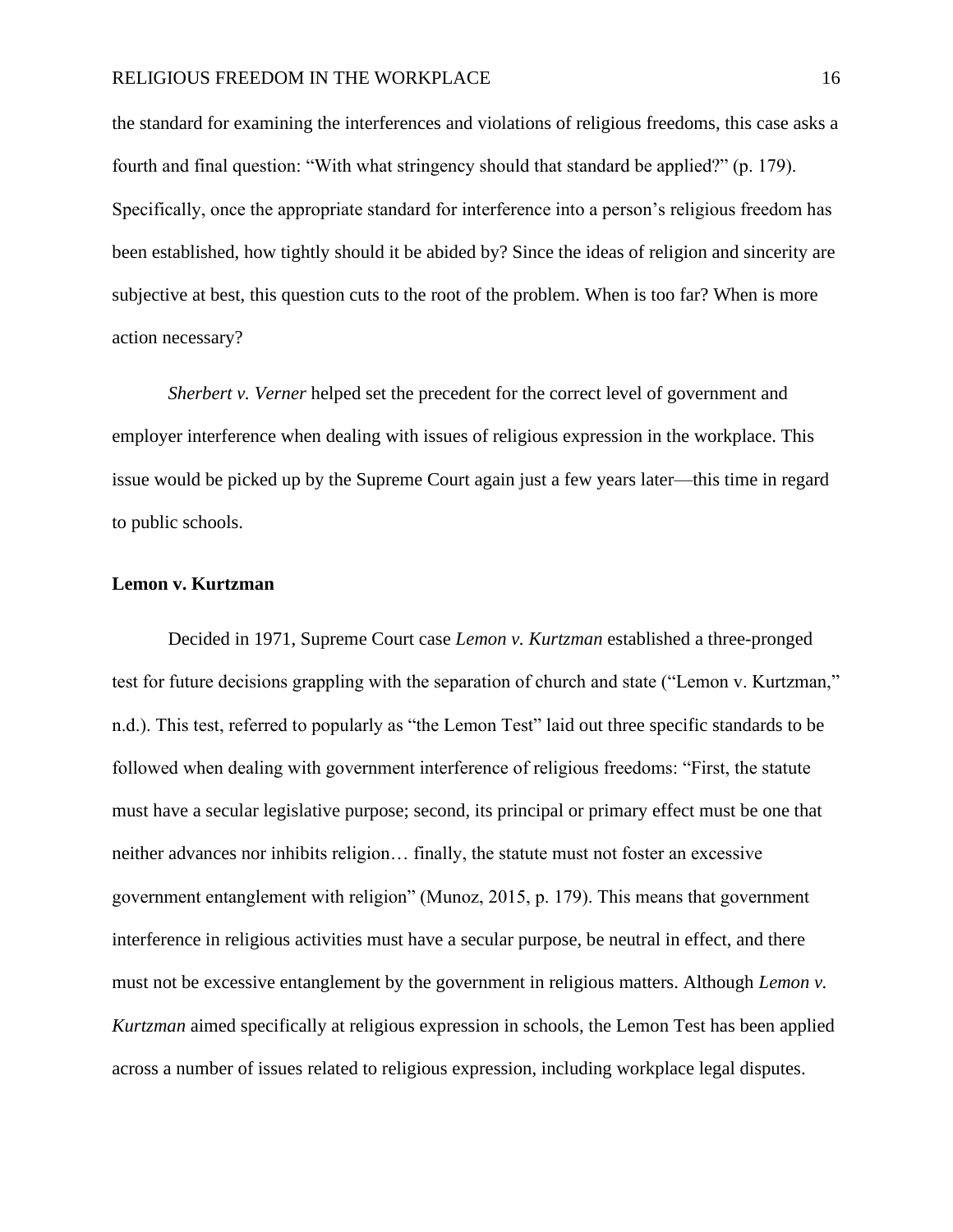However, the Lemon Test has come under fire in recent years. Conservative Justices Antonin Scalia and Clarence Thomas have criticized the Lemon Test's weakness and subjectivity (Supreme Court of the United States, 1993). Other justices who have criticized the test and suggested other methods for testing the limits of the Establishment Clause should be implemented include Justice Sandra Day O'Connor and Chief Justice William Rehnquist, further demonstrating the flimsiness of the Lemon Test (Pacelle, n.d.). Despite the question of legitimacy surrounding its three-pronged test, *Lemon v. Kurtzman* has had a monumental and undeniably large effect on the outcomes of numerous court cases dealing with religious freedom. Even though the Lemon Test is now viewed as an outdated legal tool by many, it has played an incredibly influential role in the structure of rules and regulations protecting and restricting religious freedom in the workplace.

# **Employment Division, Department of Human Resources of Oregon v. Smith**

In *Employment Division, Department of Human Resources of Oregon v. Smith* (1990), the Supreme Court ruled against two men who filed for unemployment after being fired from their jobs for using peyote, a hallucinogenic drug, as part of a Native American religious ritual (Hermann, n.d.). This decision clarified that "if a State has prohibited through its criminal laws certain kinds of religiously motivated conduct without violating the First Amendment, it certainly follows that it may impose the lesser burden of denying unemployment compensation benefits to persons who engage in that conduct" (*Employment Div., Dept. of Human Resources of Oregon v. Smith*, 494 U.S. 872 (1990). This ruling supported the idea that neutral and generally applicable state laws that did not specifically seek to discriminate against a religion were not in violation of the Free Exercise Clause. Although this cause sought to demonstrate why some limitations of religious freedom in the workplace must be permitted, it only left a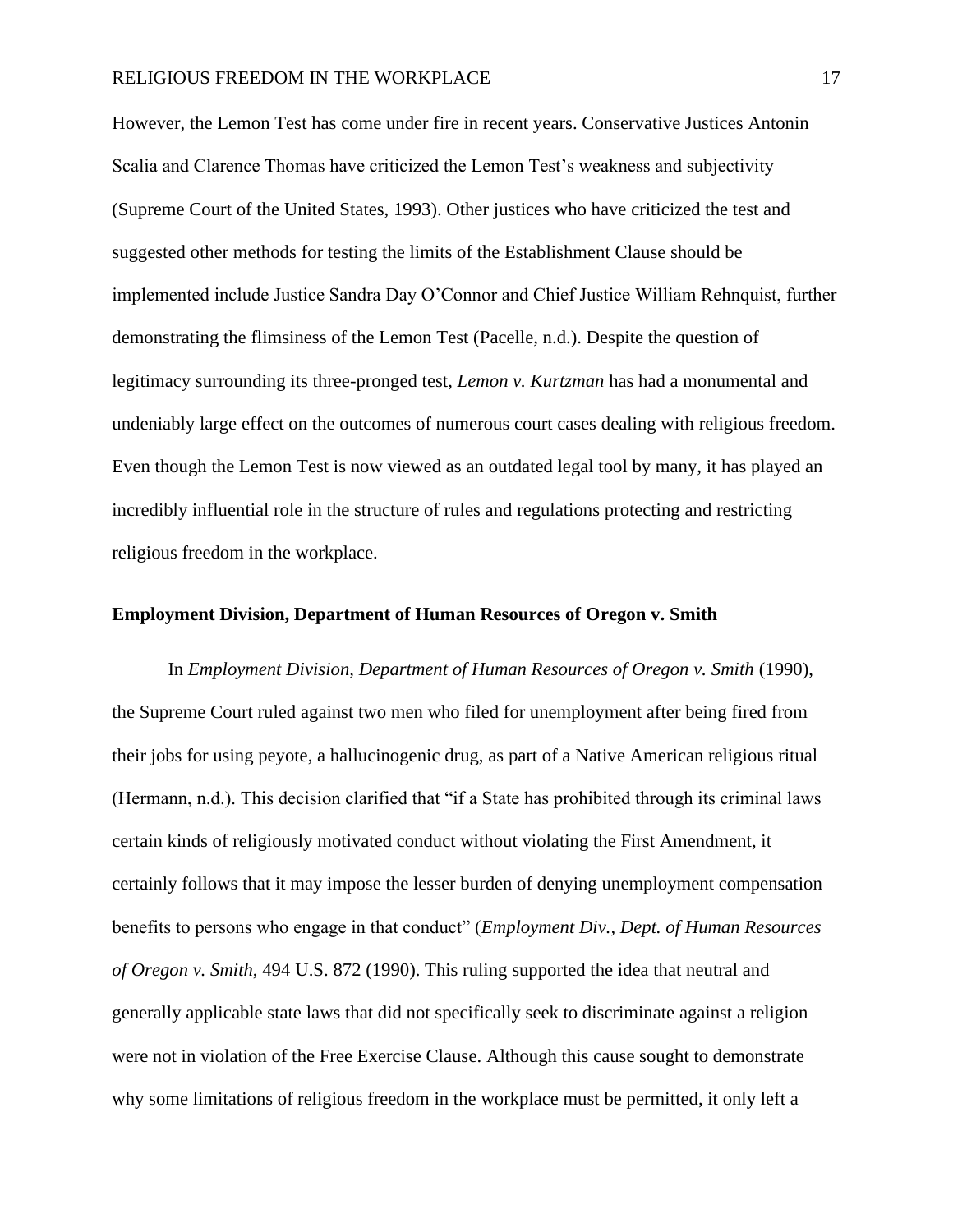more confused public, since it was in direct opposition with precedents set by the Supreme Court in earlier years. The previous decisions of *Lemon v. Kurtzman* in 1963, and *Sherbert v. Verner* in 1971, made it clear that neutral state laws could be found guilty of unintentionally limiting and discriminating against people's right to religious expression in the workplace. The fact that *Department of Human Resources of Oregon v. Smith* differed from these previous rulings by siding with the state government demonstrated a major shift in the way that the Establishment Clause would be interpreted in the future, in terms of religious freedom in the workplace. Stuart warns about this, writing that "the *Smith II* decision effectively holds laws of general applicability that burden religious practices to the lowest level of scrutiny employed by the courts—the 'rational relationship' test" (Stuart, 1994, p. 411). This test states that a law simply has to be "rationally related to a legitimate state interest," effectively downgrading laws "that burden religious practices to the lowest level of constitutional protection" (pp. 411-412). The result of this is the endangerment and jeopardization of the Free Exercise Clause. This precedent would later be overpowered by the actions of the Religious Freedom Restoration Act of 1993.

#### **Fraternal Order of Police Newark Lodge No 12 v. City of Newark**

*Fraternal Order of Police Newark Lodge No 12 v. City of Newark* (1999) is another case that directly addresses religious expression in the workplace. This pivotal case focused on whether or not two police officers from the Newark Police Department could maintain beards for religious purposes in a work environment with a strict "no beard" policy. As Sunni Muslims, Officers Faruq Abdul-Aziz and Shakoor Mustafa felt it was their religious obligation to grow and maintain facial hair. Having a beard was against the Newark officer code of conduct, which stated, "Full beards, goatees or other growths of hair below the lower lip, on the chin, or lower jaw bone area are prohibited" (*Fraternal Order of Police v. City of Newark,* 170 F.3d 359 (3d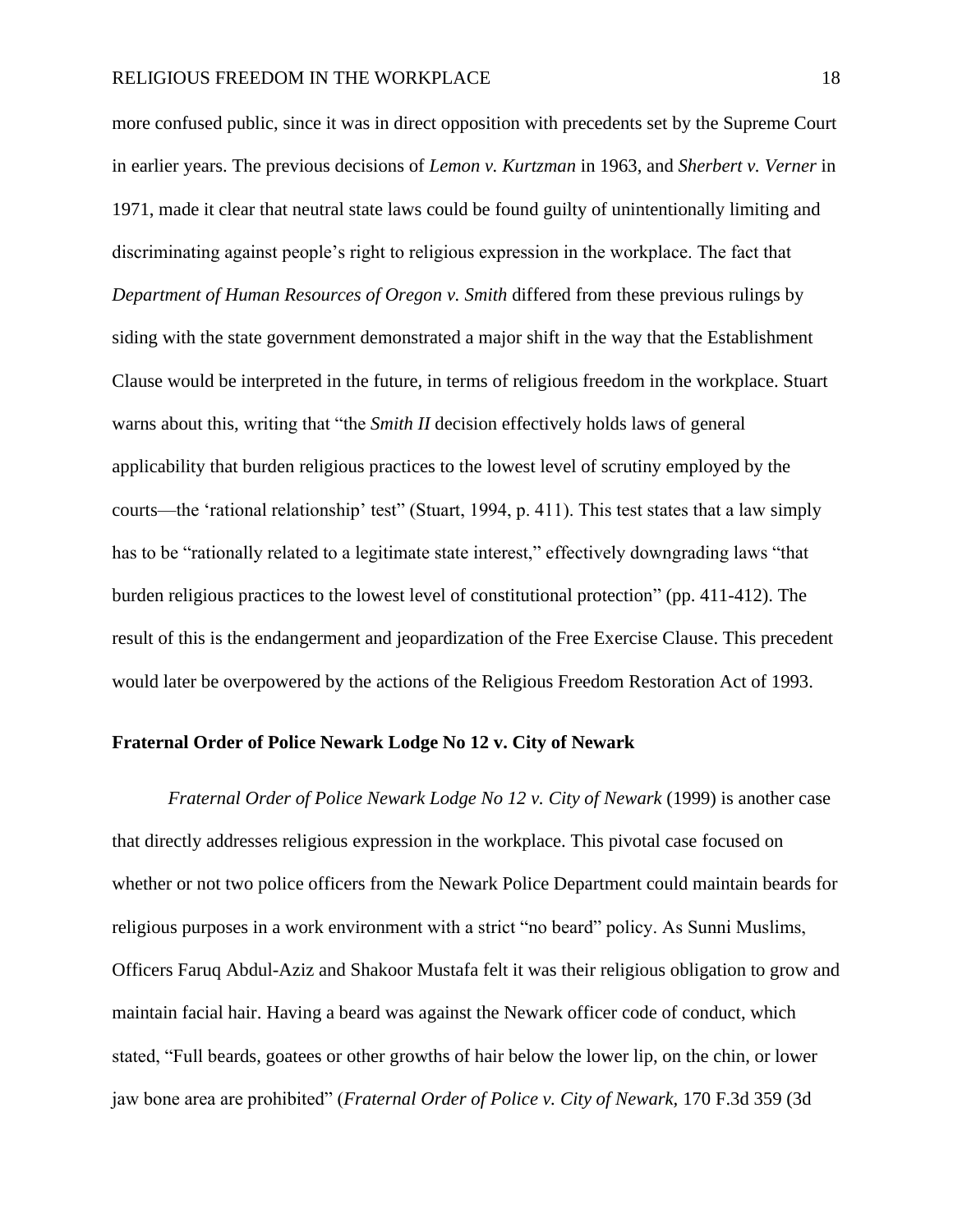Cir. 1999)). Ultimately, the U.S. Court of Appeals for the Third Circuit ruled in the men's favor, stating that since police from the station could seek a medical exemption from the "no beard" policy, the same exemption should be allowed for religious reasons (*Fraternal Order of Police v. City of Newark,* 1999). Although this decision seems to contradict that of *Department of Human Resources of Oregon v. Smith*—in which the men appealing on the grounds of religious discrimination did not win their case—it simply highlights the finer differences between the two decisions. For instance, *Smith* was able to restrict employees' religious freedom since the case concerned "criminal prohibitions" (*Fraternal Order of Police v. City of Newark,* 170 F.3d 359, 363 (3d Cir. 1999)), whereas the plaintiffs in *Fraternal Order of Police* were not breaking federal or state laws by growing beards. In the same way, the precedent set by the *Smith* decision differed from the *Fraternal Order of Police* in that the *Smith* decision "[did] not apply to government rules that, like the 'no-beard' policy, already make secular exemptions for certain individuals" (*Fraternal Order of Police v. City of Newark,* 170 F.3d 359, 363 (3d Cir. 1999)). Lastly, the *Smith* and *Fraternal Order of Police* decisions differ because the policemen were basing their case on both the Free Exercise Clause and the Free Speech Clause, unlike the employees of the Smith decision, who were basing their case exclusively on the Free Exercise Clause (*Employment Div., Dept. of Human Resources of Oregon v. Smith*, 1990). Today, the *Fraternal Order of Police* decision still serves as a precedent for other cases when an employee's religious grooming or dress in the workplace has been called into question.

Though each of the court cases reviewed above wrestle with unique and specific scenarios, the rulings all set precedents for one another. This has been demonstrated by *Sherbert's* establishment that the freedom to believe and the freedom to exercise religion should be protected, *Lem*on's three-pronged test, *Smith's* indication that neutrally applied state laws are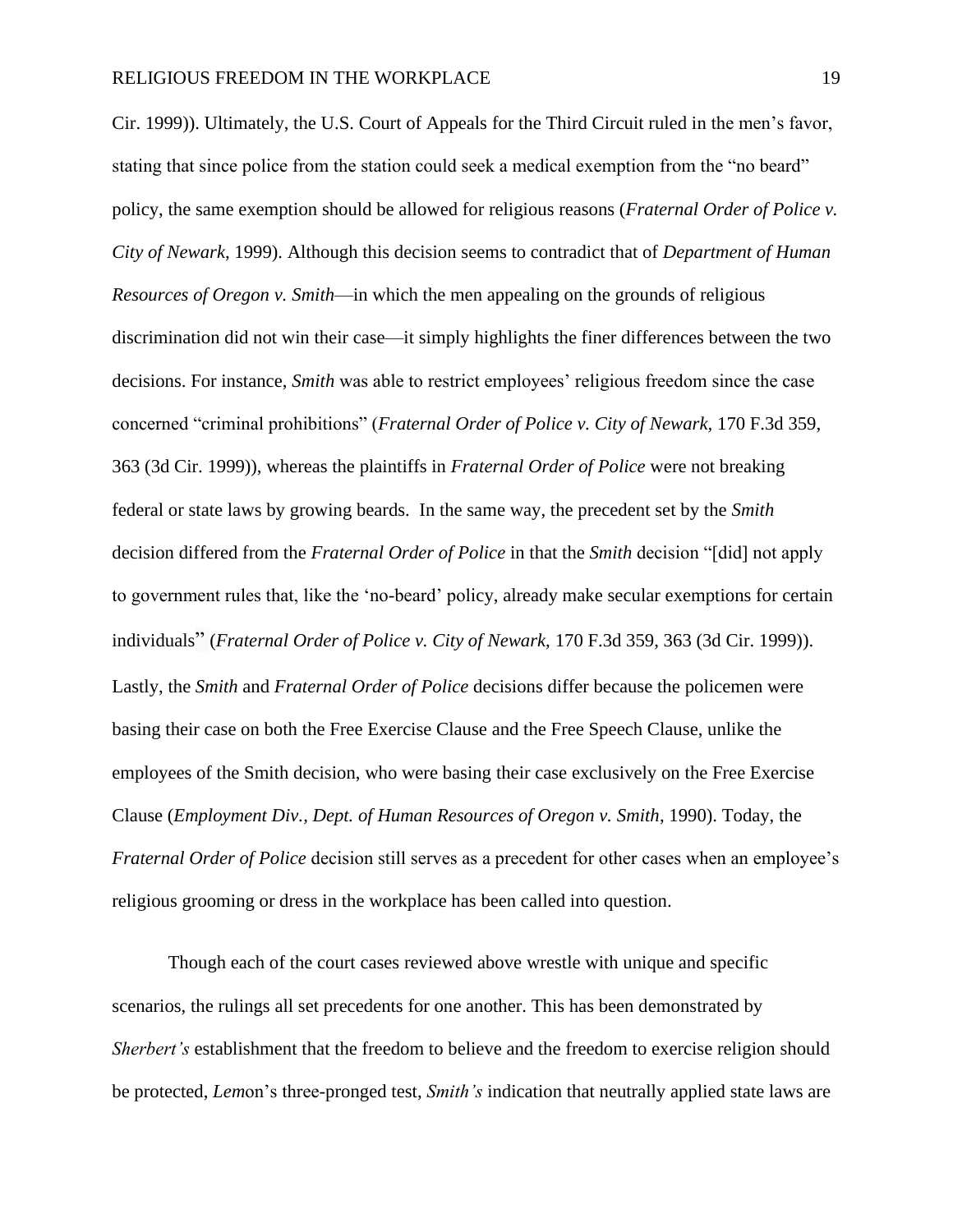not a violation the Free Exercise Clause, and *Fraternal Order of Police's* ruling that grooming exceptions can be made on religious grounds in the workplace. Each of these cases continues to influence the judicial decisions of today, as seen in 2016 by the decision to protect employees' religious freedoms by restricting those of their employers in *Equal Employment Opportunity Commission.* 

# **Influential Laws**

Several conclusions about the protection and restriction of religious freedom in the workplace can be reached through a survey of relevant data collected from laws, workplace regulations, the Constitution, major court decisions, and current societal attitudes. The following laws have significantly influenced protection and restriction of religious freedom, and they continue to exert their influence today.

#### **The First Amendment**

The Constitution outlines several ideas pertaining to freedom of speech and religious expression. Most obviously, the Bill of Rights includes the First Amendment, which ensures five specific rights, including the freedom of religion. The First Amendment states:

Congress shall make no law respecting an establishment of religion, or prohibiting the free exercise thereof; or abridging the freedom of speech, or of the press; or the right of the people peaceably to assemble, and to petition the Government for a redress of grievances. (U.S. Const. amend I)

Because there are several rights mentioned in the First Amendment, it is important to pay attention to the two specific clauses related to freedom of religion: the Free Exercise Clause and the Establishment Clause. These clauses work in tandem to maximize Americans' freedom of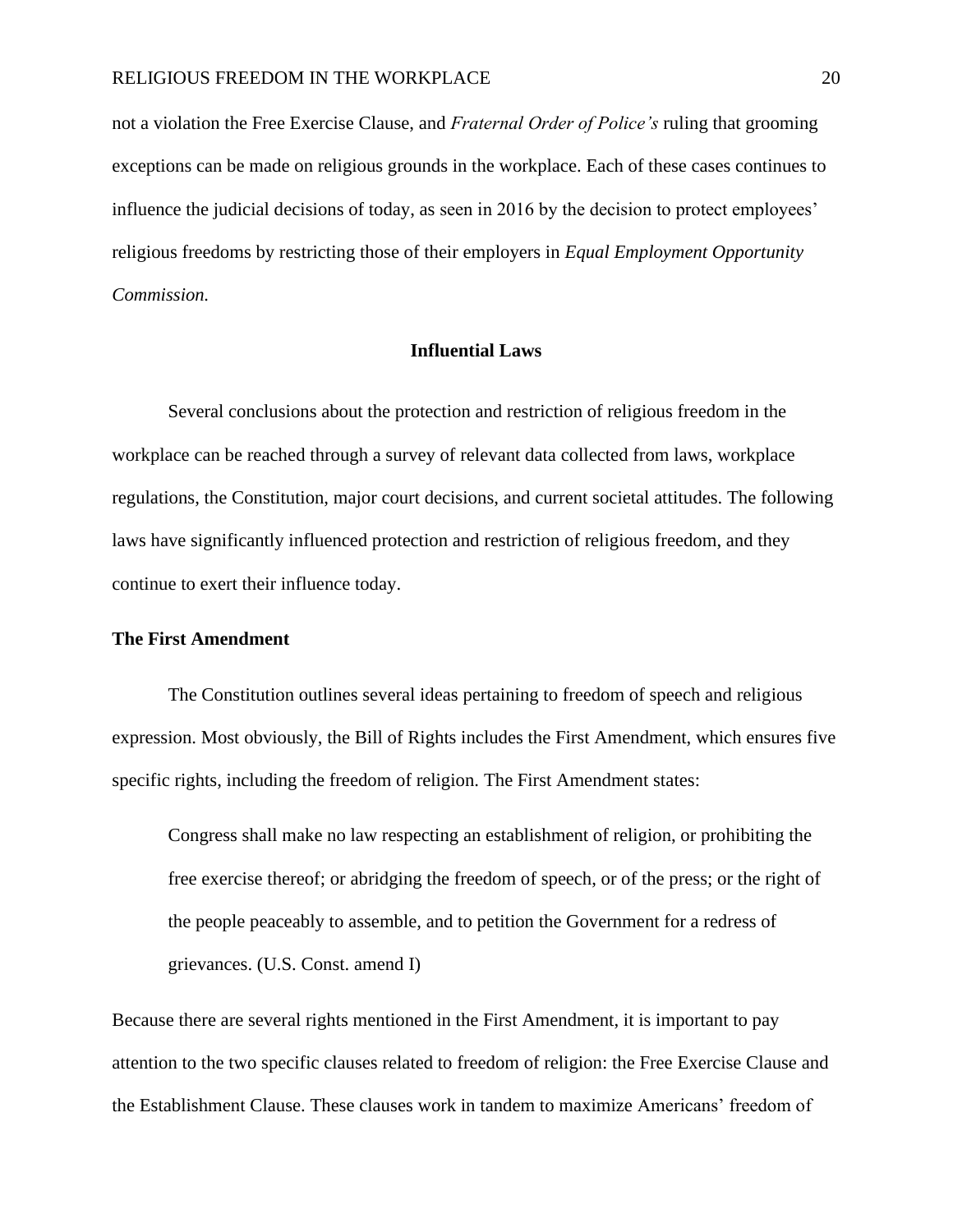religion while limiting the imposition that the government or other entities are allowed to make on said freedom. The Free Exercise Clause states that the government may not prohibit people from exercising their religion. The Establishment Clause states that a government religion cannot be adopted, effectively creating what is commonly referred to as "the separation of church and state." Natanya Ruan (2008) of the Marquette Law Review reinforces these ideas, stating that "the Free Exercise Clause protects religious expression against governmental power, while the Establishment Clause bars government from adopting a religion itself" (p. 3). While both clauses within the First Amendment related to freedom of religion are specifically aimed at protection from the government, they are still more than applicable to the private workplace. Without the restrictions placed on the federal government by the First Amendment, smaller entities would have no model to follow. This would result in inconsistency at the state level, which would trickle down to businesses large and small. Without the First Amendment's protection of religious freedom, there would be no basis for right and wrong concerning this issue in the workplace. This influential amendment affects every level of life in the United States—from the federal government to the private workplace. Inarguably, the First Amendment is the original standard by which religious freedom in the workplace is protected and restricted in the United States.

## **The Fourteenth Amendment**

The Fourteenth Amendment is another demonstration of the Constitution's massive influence on the protection and restriction of religious freedoms in the workplace. This is because this amendment shields religious freedom from overbearing state governments. The Fourteen Amendment has five sections, with section one containing the Equal Protection Clause. Section One, Article One states: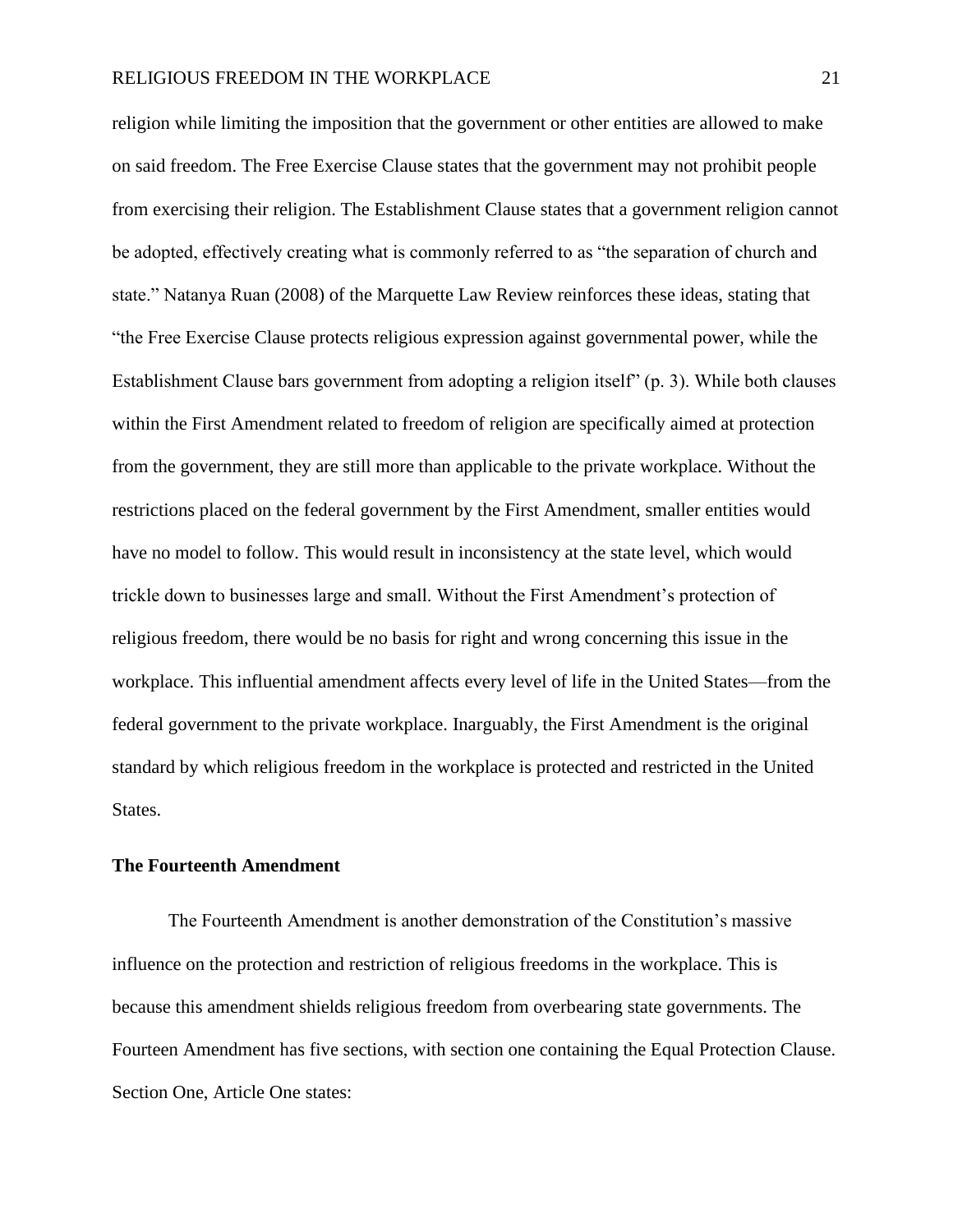No State shall make or enforce any law which shall abridge the privileges or immunities of citizens of the United States; nor shall any State deprive any person of life, liberty, or property, without due process of law; nor deny to any person within its jurisdiction the equal protection of the laws. (U.S. Const. amend. XIV, §1)

In other words, the Fourteenth Amendment's Equal Protection Clause bars states from denying people their right to free expression of religion. This amendment further cements what the First Amendment already established—religious freedoms must be reasonably protected from all levels of authority, no matter how large or small.

In addition to the First and Fourteenth Constitutional amendments, there are two acts that have strongly influenced the formation of policies both protecting and limiting religious freedoms in the workplace. These acts are the Civil Rights Act of 1964 and the Religious Freedom Restoration Act of 1993. While these acts were written nearly three decades apart from one another, their connection and far-reaching influence is unmistakable.

#### **The Civil Rights Act of 1964 and Title VII**

Signed into law by President Johnson, the Civil Rights Act of 1964 outlawed segregation and discrimination, providing for equal opportunity in the workplace on issues concerning race, sex, and religion. Because the Civil Rights Act of 1964 was birthed out of intense racial tensions in America, it did not focus solely on religious freedom; however, the idea of equal opportunity—which encompasses religious freedom—still shines through. Title VII of the Civil Rights Act of 1964 specifically mentions religious expression, prohibiting employers from discriminating against "any individual with respect to his compensation, terms, conditions, or privileges of employment, because of such individual's race, color, religion, sex or national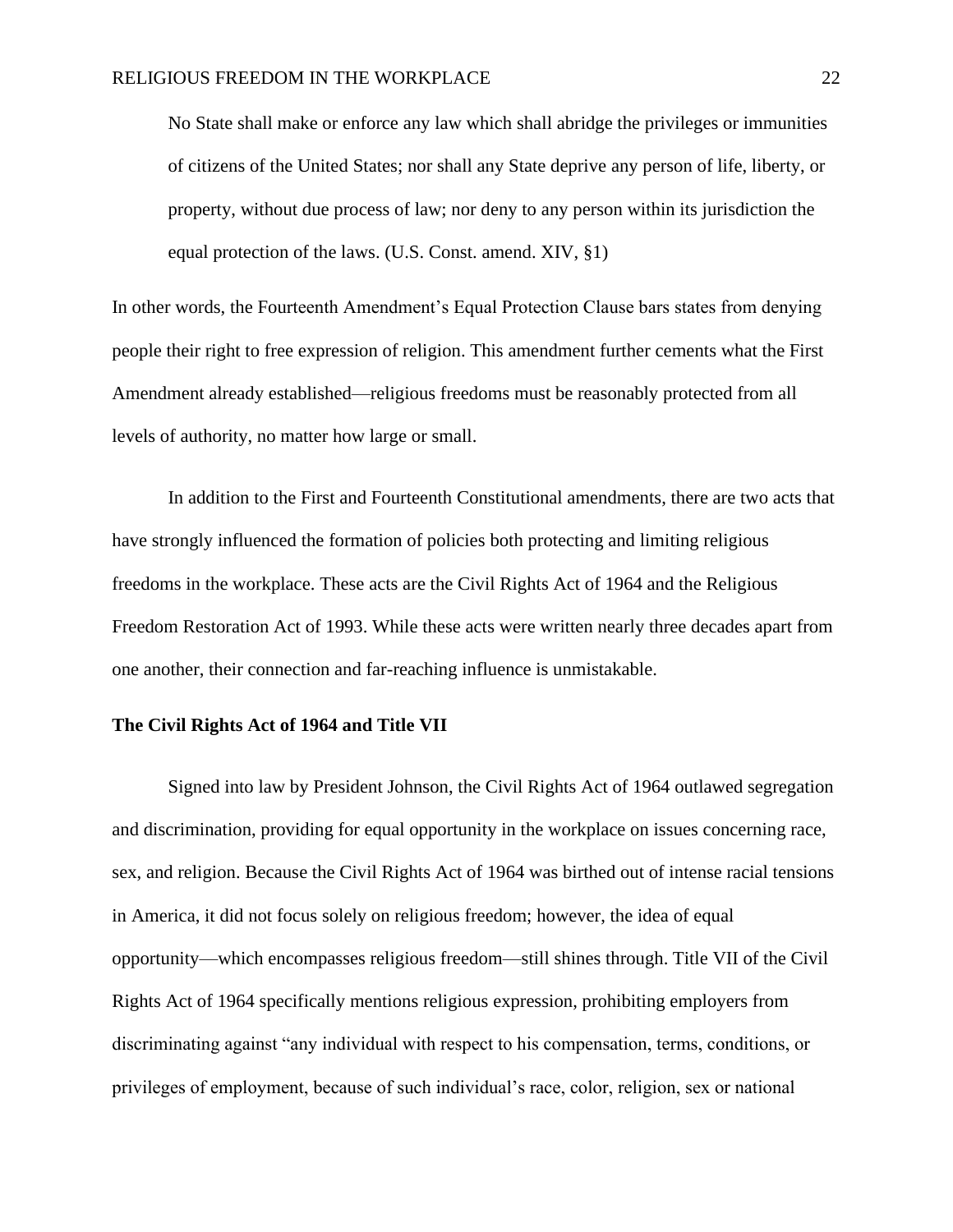origin…" (Tomaskovic-Devey & Stainback, 2007, pp. 49-50). Sec.703 Title VII strictly prohibits segregation or classification of employees based on age, sex, race, or religion. It also stipulates that employers and employment agencies may not fire current employees or deny potential employees on the grounds of age, sex, race, or religion. Shortly after the introduction of the Civil Rights Act of 1964, the Equal Employment Operation Commission (EEOC) was introduced. Created in July of 1965, the EEOC is alive and well today, actively working to protect employees' rights by enforcing federal laws and processing claims dealing with workplace discrimination (Gregory, 2011). Gregory (2011) states, "Initially most of the claims filed with the EEOC alleged acts of racial discrimination, but with the passage of time, increasing numbers of sex, national origin, and religious claims have been lodged with the commission" (p. 28). This statement clearly demonstrates how the Civil Rights Act of 1964 has played an increasingly influential role in the shaping of workplace standards concerning the free exercise of religion and the restriction of religious freedom.

It should be noted that Title VII does not apply to all employers in the traditional sense of the word. According to the document, an employer is "a person engaged in an industry affecting commerce who has twenty-five or more employees for each working day in each of twenty or more calendar weeks in the current or preceding calendar year" (Civil Rights Act of 1964, Title VII, Sec. 701). However, according to Title VII, *employers* do not include:

(1) the United States, a corporation wholly owned by the Government of the United States, an Indian tribe, or a State or political subdivision thereof, (2) a bona fide private membership club (other than a labor organization) which is exempt from taxation under section 501(c) of the Internal Revenue Code of 1954: Provided, That during the first year after the effective date prescribed in subsection (a) of section 716, persons having fewer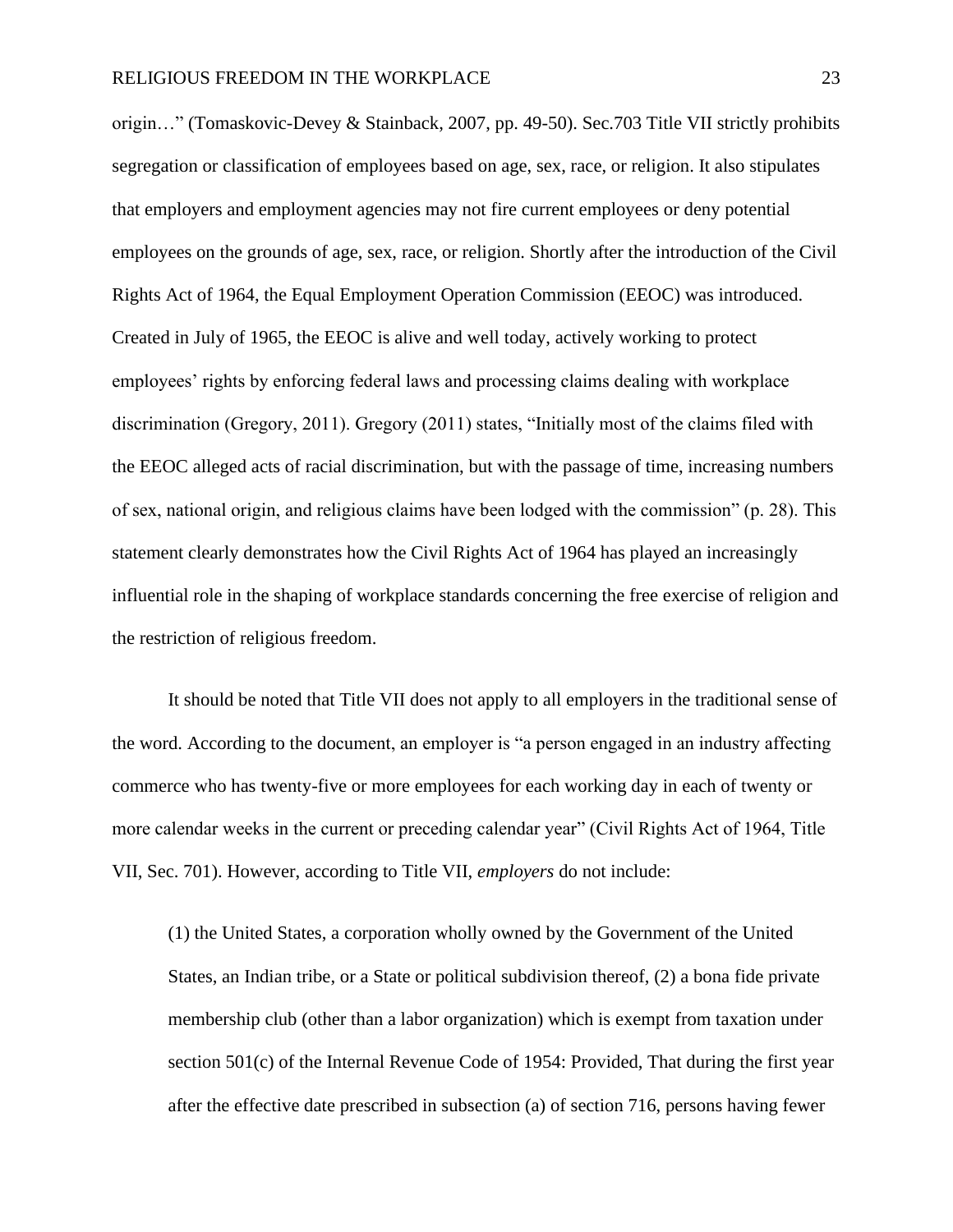than one hundred employees (and their agents) shall not be considered employers, and, during the second year after such date, persons having fewer than seventy-five employees (and their agents) shall not be considered employers, and, during the third year after such date, persons having fewer than fifty employees (and their agents) shall not be considered employers: Provided further, That it shall be the *policy of the United States to insure equal employment opportunities for Federal employees without discrimination* because of race, color, *religion*, sex or national origin and the President shall utilize his existing authority to effectuate this policy [emphasis added]. (Civil Rights Act of 1964, Title VII, Sec. 701)

Put another way, Title VII does not grant freedom of religious expression in the workplace to people across the board. Because there are different kinds of employers, a number of unique standards and laws apply to respective industries and employers. For instance, while the President may use his authority to help shield federal employees from religious discrimination, he cannot take the same action to prevent such unsavory discrimination from taking place within a religious organization. Allowing such exclusions in the text of Title VII of the Civil Rights of 1964 protects the rights of religious organizations while also safeguarding the separation of church and state. Without this vital separation, religious freedom in secular organizations—much less religious organizations—would potentially face too much restriction by the government.

### **The Religious Freedom Restoration Act of 1993**

Similarly, the goal of the Religious Freedom Restoration Act (RFRA) of 1993 was created to ensure the government was taking appropriate measures to secure religious freedoms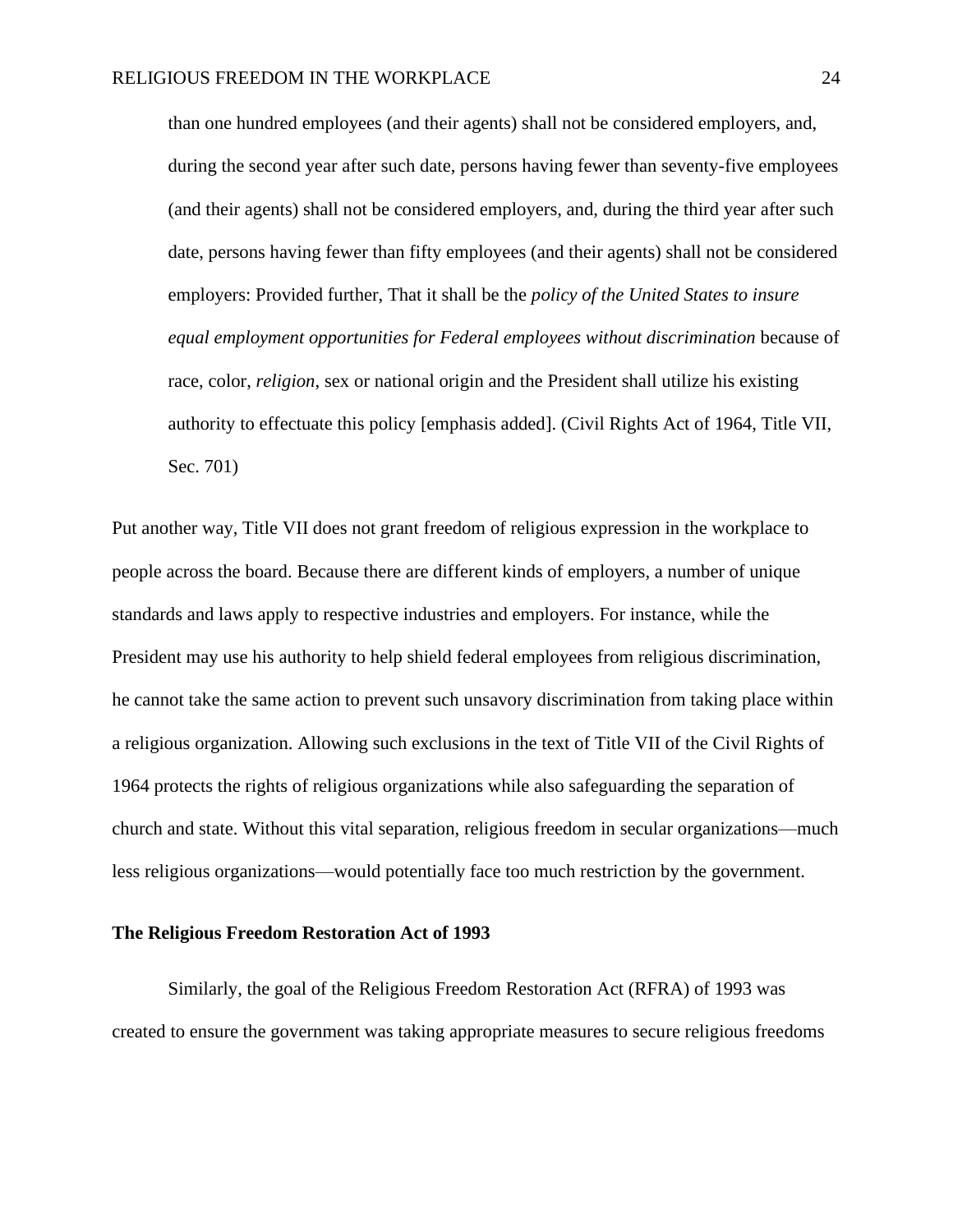for Americans ("Religious Liberty," 2016). More specifically, the act was created to do the following:

(1) to restore the compelling interest test as set forth in Sherbert v. Verner, 374 U.S. 398 (1963) and Wisconsin v. Yoder, 406 U.S. 205 (1972) and to guarantee its application in all cases where free exercise of religion is substantially burdened; and (2) to provide a claim or defense to persons whose religious exercise is substantially burdened by government. (Religious Freedom Restoration Act of 1993, §2, subpoint b, 1993)

The RFRA was a response to the Supreme Court case, *Employment Division, Department of Human Resources of Oregon v. Smith* (1990). As a result, it created "a statutory prohibition against government action that substantially burdens the free exercise of religion, even if the burden results from a law of general applicability" (Stuart, 1994, p. 414). This means that the case prohibited the government from taking action that might harm a person or a group's religious freedom, even if the action being taken or the law being applied is simply being applied in a general or neutral fashion. The RFRA makes it clear that the only way the government may legally encroach the religious freedoms enjoyed by Americans is by demonstrating that "the action is the least restrictive means of furthering a compelling government interest" (p. 414). To restate this idea, the government is not allowed to impinge on a person's freedom of religion unless there is a compelling justification.

As time and circumstances have changed, opinions and attitudes concerning the laws, acts, and judicial precedents affecting religious liberties have adapted. The relatively recent passage of the RFRA in 1993 proves this, as the attitude of society saw a need for greater clarity on the issue of religious freedom. In the same way, current attitudes surrounding the issue continue to form and evolve.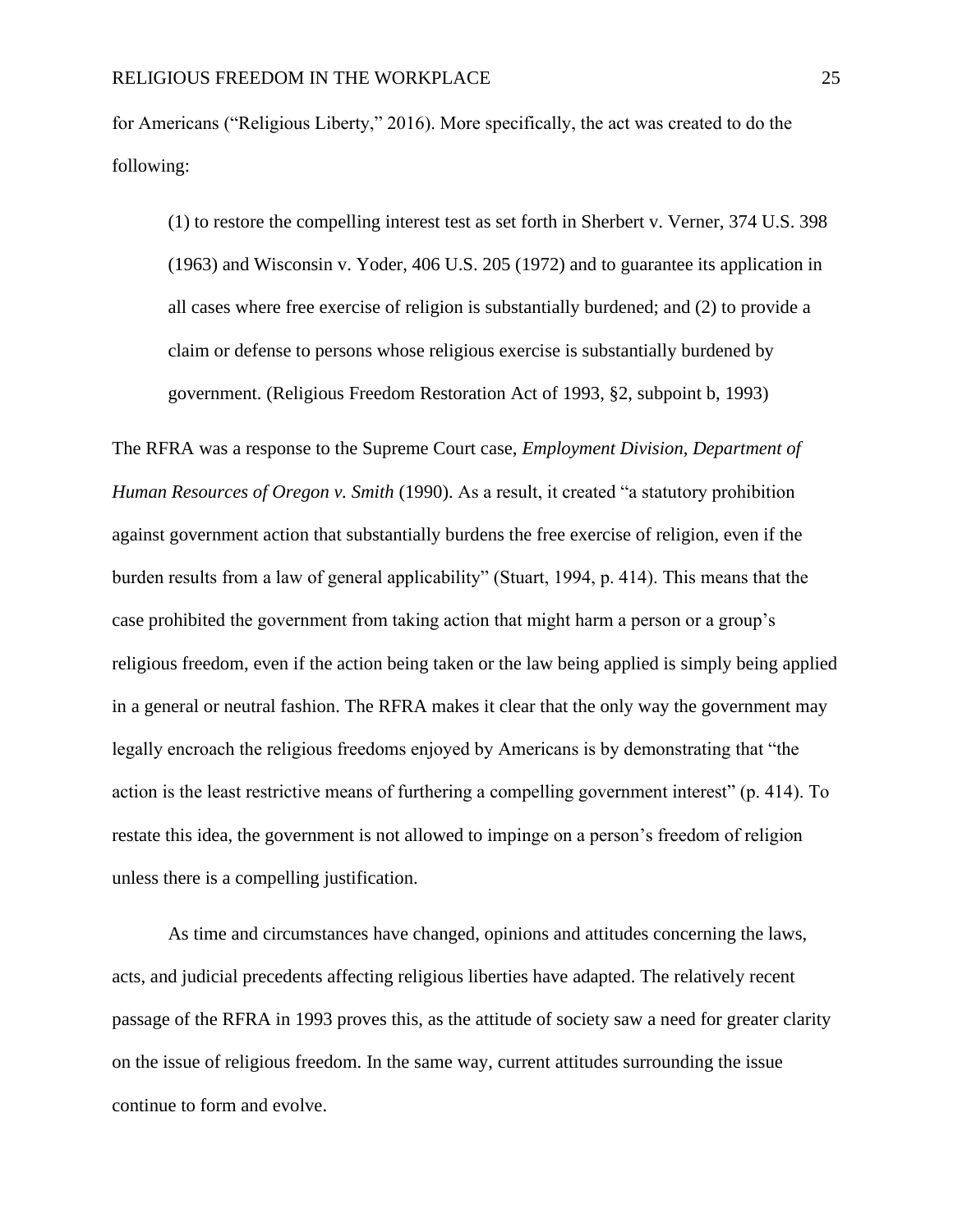#### **Current Attitudes**

Current attitudes towards the protection and restriction of religious expression in the workplace range widely. Traditionally, the support of religious liberties has been by those practicing Christianity or some other faith. Pew Research found that while Christianity accounted for 77% of the American population in 2009, today it is more outnumbered (2019). In similar research conducted by Pew Research, it was estimated that Muslims will surpass Jews by 2040, becoming the second-largest religious group in America. Additionally, Pew estimated that by 2050, there will be a population of [8.1 million](about:blank) Muslims in America, making them 2.1% of the nation's total population and nearly doubling their current numbers (Mohamed, 2018). The movement away from Christianity towards other faiths—or no faith—has never been more prevalent. Because of America's shift away from traditional religion as a whole, current attitudes towards religious freedom have become less friendly. Presently, groups like Freedom from Religion have burst onto the scene, continuing to grow in numbers and in support as they demand protection from religious influences within the workplace (Walpin, 2015). Clearly, the protection and restriction of First Amendment religious freedoms are two sides of the same coin. Americans can generally agree that religious freedoms should be protected in the workplace, but only to the extent that such protections do not encroach upon the rights of the employer or of other employees (Storslee, 2019).

The University of Chicago Divinity School and The Associated press-NORC Center for Public Affairs Research conducted a poll in August 2020, specifically asking people how they felt about current levels of religious freedom in America. In the study, 55% of respondents reported that they find issues of religious freedom to be "very important" to them (Schor and Fingerhunt, 2020, para. 2). In the same poll, 35% of Americans reported feeling that their right to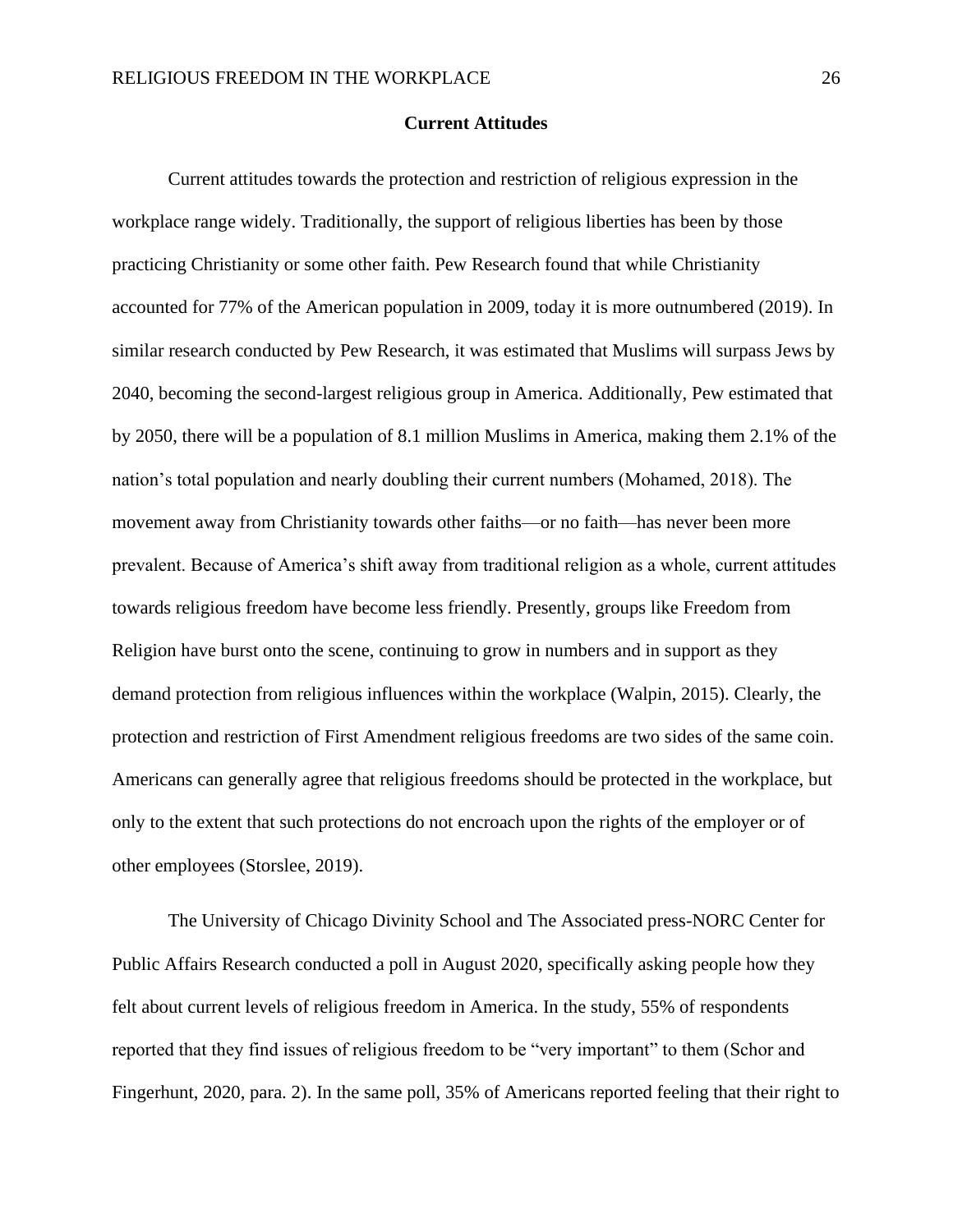religious freedom was being threatened presently, while 44% stated that "other people's claims about their freedom of religion challenge their own general rights or freedoms" (The University of Chicago, 2020, para. 6). Put a different way, more respondents were concerned about the potential negative impact of other people's religious freedoms them, as opposed to simply being concerned about the general protection of their personal religious freedom. This widespread opinion serves as further supporting evidence that more people feel as though the religious freedoms of others need to be limited. This falls into line with the adage, "Your right to swing your arms ends just where the other man's nose begins" (Chafee, 1919, p. 957). Interestingly enough, opinions surrounding this issue also varied greatly depending on a person's level of education. 87% of those with a college degree believe the government should allow people to practice "any religion without government restriction," whereas this sentiment was only echoed by 69% of people who had a high school diploma or less (The University of Chicago, 2020, para. 4). While the survey demonstrated that majority of Americans believe in religious freedom, it also demonstrated that there are a wide range of opinions surrounding the level of freedom Americans perceive they currently possess, as well as the level of threat they felt is facing their freedoms. This study further supports the general attitude of most Americans, who are in support of religious freedom in the workplace, as long as it does not inhibit or threaten their own personal beliefs.

### **Conclusion**

After reviewing documents dating back to eighteenth-century American history, one idea has become clear: the amount by which religion is protected and restricted in the American workplace must continue to be discussed and debated in order to be determined. While there are a number of influential court cases that discuss religious freedom, there have been few cases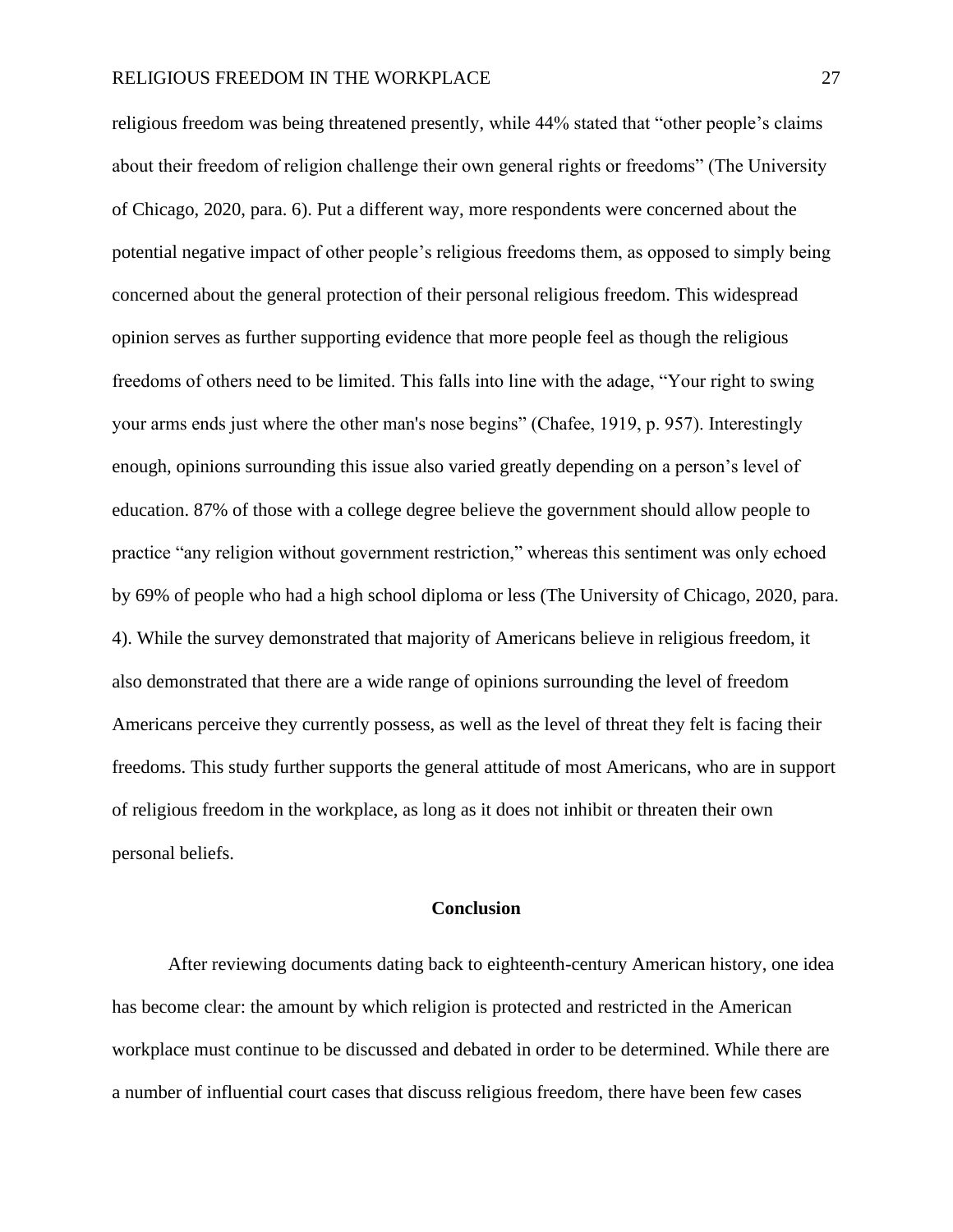brought before the highest court in the land that specifically discuss how the protection and restriction of religious freedoms are supposed to interact within the workplace. Of the cases that do discuss this issue, such as *Sherbert v. Verner* (1963), *Employment Division, Department of Human Resources of Oregon v. Smith* (1990), *Fraternal Order of Police Newark Lodge No. 12 v. City of Newark* (1999), or *Equal Employment Opportunity Commission v. United Health Programs of American Inc. and Cost Containment Group Inc.* (2016), many have produced rulings that contradicted or otherwise discounted each other. This was demonstrated by *Lemon v. Kurtzman*'s controversial Lemon Test, as well as *Department of Human Resources of Oregon v. Smith*'s reevaluation of the Establishment Clause. Because these precedents are routinely looked to by the lower courts when deciding cases involving freedom of religious expression in the workplace, it is important to have a conversation surrounding this issue. Without discussion, no clarity can be found. Without discussion, America's feelings on the current issues surrounding religion cannot be determined, and most importantly, without discussion, no concrete evidence regarding the protection and restriction of religious freedom can be compared.

### **Proper Protection**

As this thesis has discussed, clear lines must be established to maintain the delicate balance between protecting rights and restricting rights. As the Free Establishment Clause, Free Exercise Clause, and Equal Protection Clause demonstrate, too much protection or too much restriction simply results in an overreach of power from federal government, state government, or private businesses.

After analyzing various documents, one conclusion can be drawn. The freedom of religion has a history of robust protection in the United States, dating all the way back to the original settlers and then the Founding Fathers. Because of this, the sentiment that religious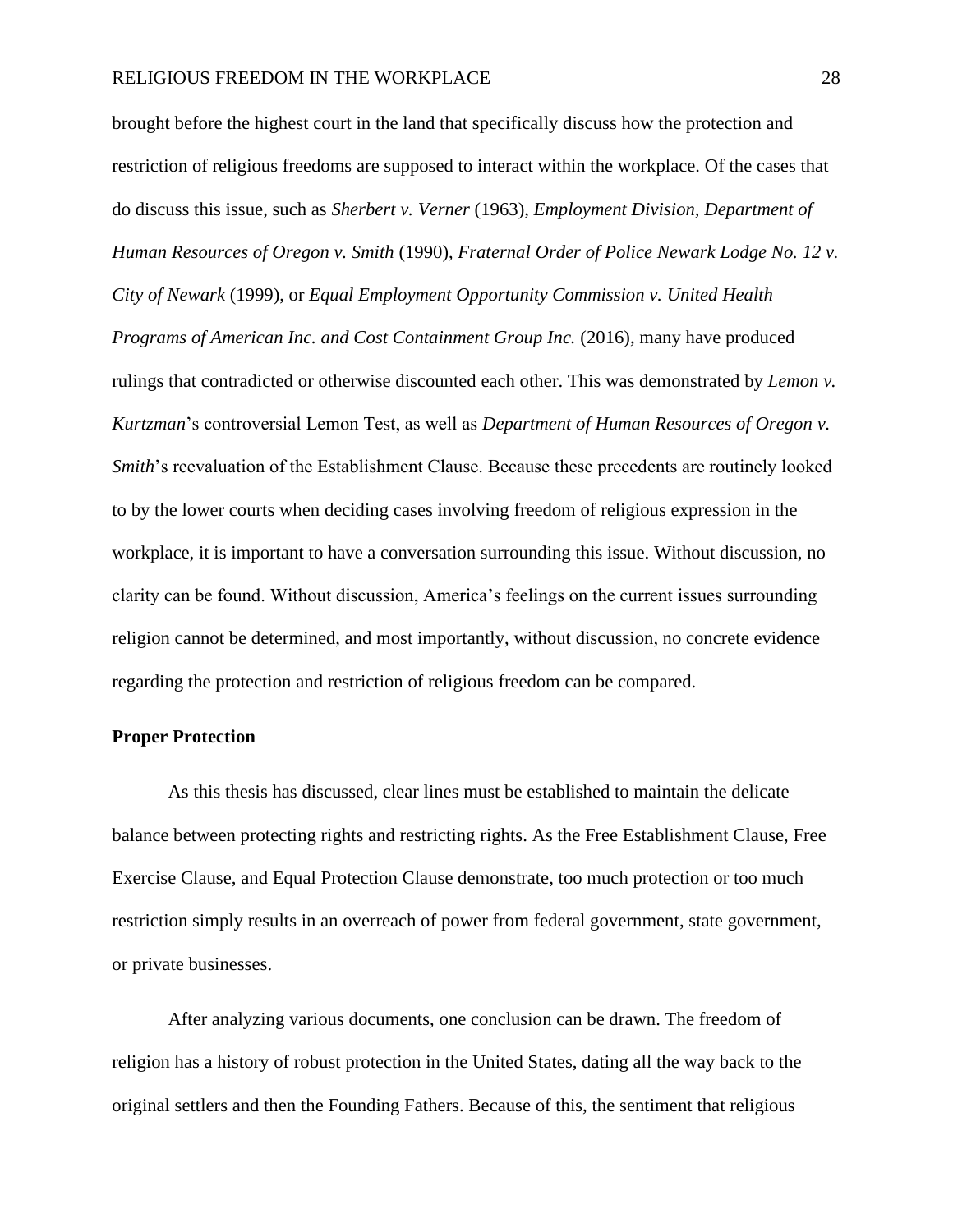freedom should continue to exist in America—particularly in the workplace—is strong. As influential court cases like *Fraternal Order of Police Newark Lodge No. 12 v. City of Newark*  (1999) have demonstrated, America has made great strides in the past two decades to ensure that both religious belief and religious expression remain protected in the workplace.

### **Appropriate Restriction**

The analysis of pivotal court cases, amendments, and laws throughout this thesis has also proven that it is possible to restrict people's religious freedoms in the workplace without sliding down the slippery slope of reverse religious discrimination. As *Equal Employment Opportunity Commission v. United Health Programs of American Inc. and Cost Containment Group Inc.* (2016) demonstrated, there is a need for a reasonable restriction of religious freedom in the workplace in order to avoid situations of proselytizing. Controversial debates over the Establishment Clause have also determined the course for the reasonable restriction of religious freedom in America. As *Employment Division, Department of Human Resources of Oregon v. Smith* (1990) demonstrated, there are instances where neutrally applied state or federal laws trump the perceived religious freedoms of a specific group, especially when a crime is being committed in the name of religion. In order to ensure that when religious freedoms are only restricted when appropriate and legal, it is important to follow the standard of time, place, and manner. This means that the government should only restrict religious speech when the interest of the government is significant, the regulation is narrow and specific, and there are alternative options available for expression (Calvert, et. al, 2017).

There is much to be said about the protection and restriction of religious freedom in the American workplace, and it is a subject that will continue to be debated and examined as long as the United States stays true to the Constitution. As President Ronald Reagan once stated,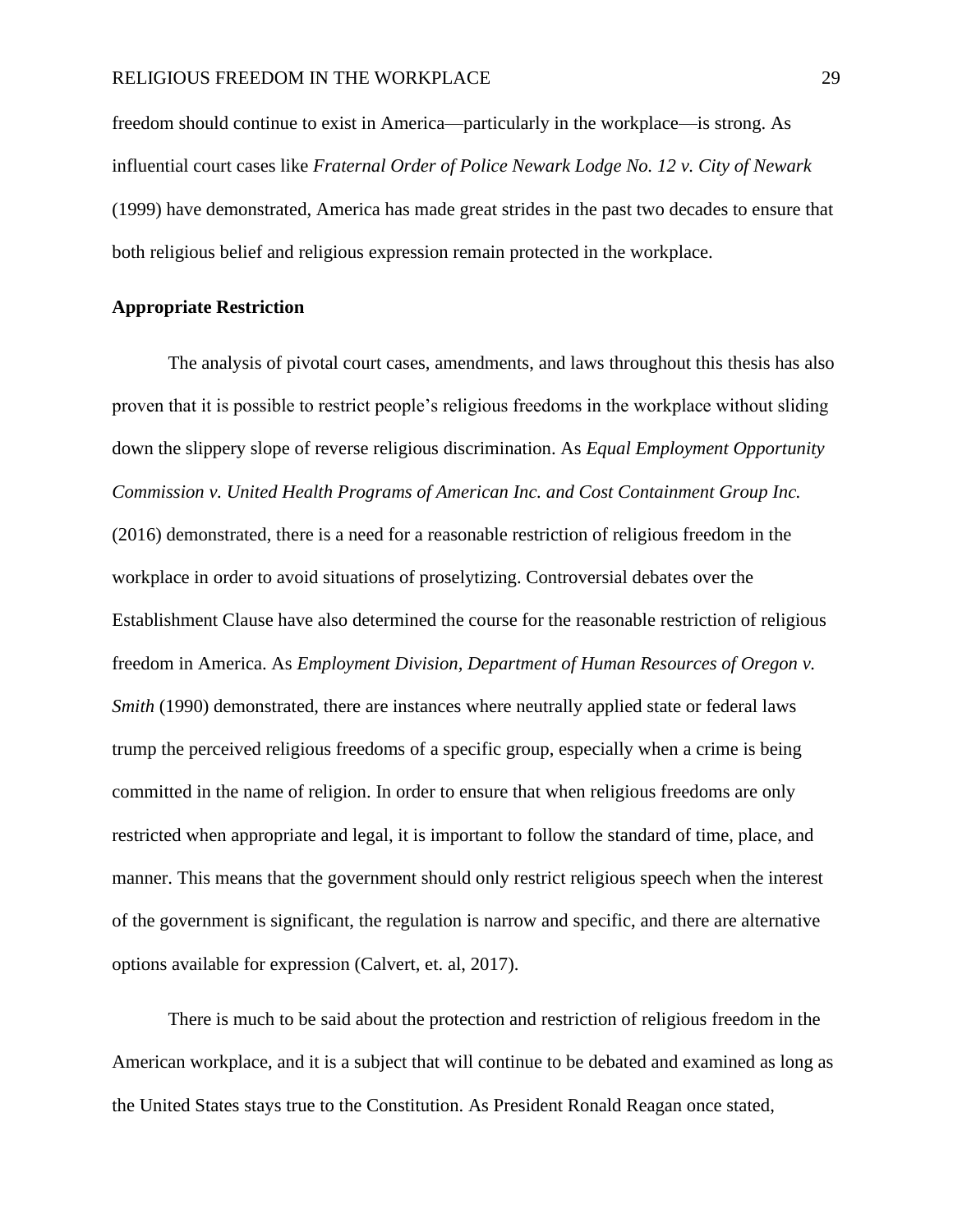"Freedom is never more than one generation away from extinction" (Ronald Reagan Presidential Foundation, 1984, para. 1). Like any other major freedom that is unique to the United States, religious liberty will be slowly robbed from the American people if they do not remain vigilant. Because of this, Americans must continue guarding their religious freedoms in the workplace, arming themselves with the truth that is found in the Constitution, confirmed by the Supreme Court, and protected by laws and acts throughout history.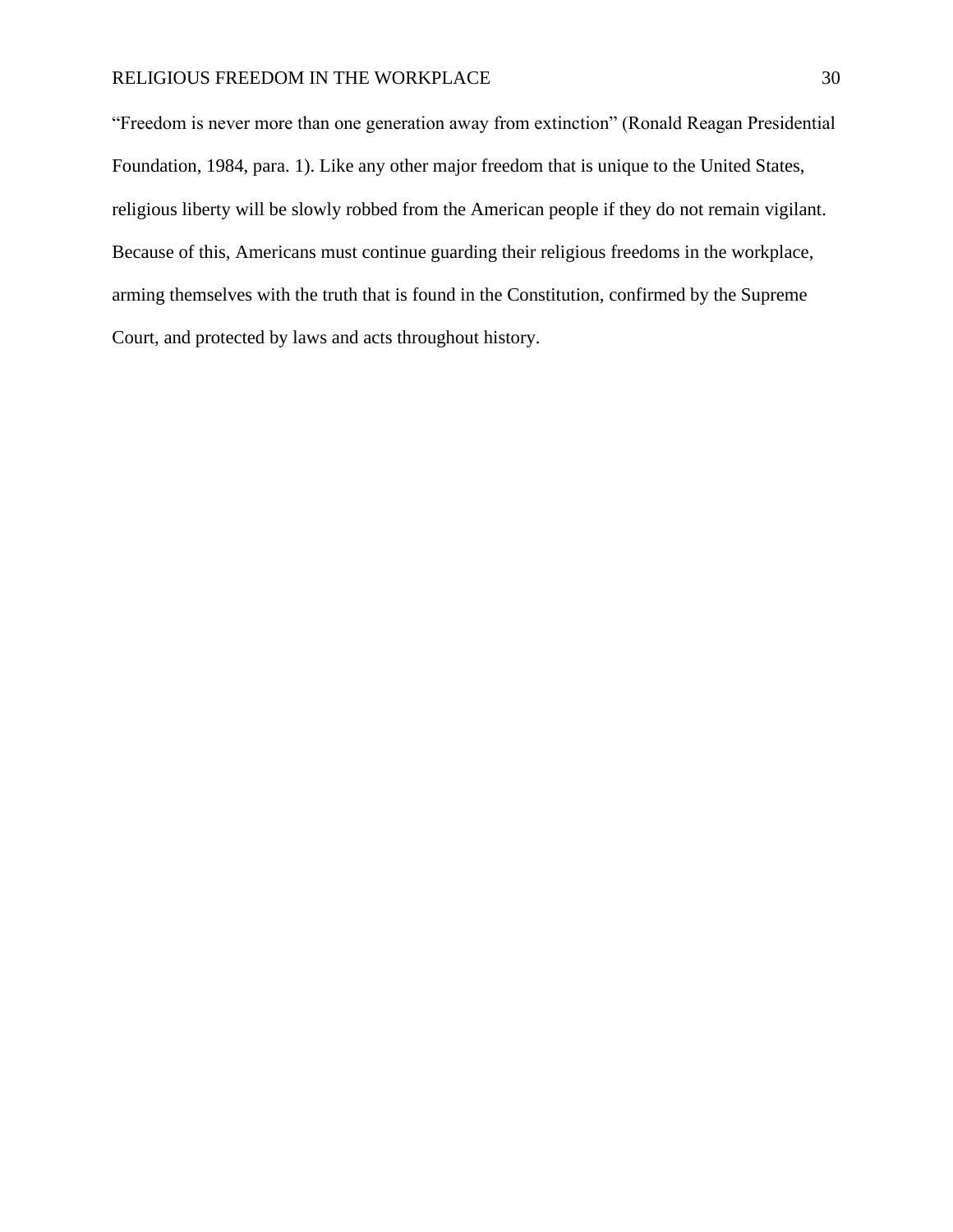#### **References**

- Bellah, R. (1964). Religious evolution. *American Sociological Review, 29*(3), 358-374. http://www.jstor.org/stable/2091480
- Calvert, C., & Minchin, M. (2017). Can the undue-burden standard add clarity and rigor to intermediate scrutiny in first amendment jurisprudence: Proposal cutting across constitutional domains for time, place & manner regulations. *Oklahoma Law Review, 69(4),* 623-662.
- Chafee, Z. (1919). Freedom of Speech in War Time. *Harvard Law Review*, *32*(8), 932–957. https://doi.org/10.2307/1327107
- EEOC v. United health Programs of America, Inc. 213 F.Supp.3d 377, 386 (2016).
- Employment Div., Dept. of Human Resources of Oregon v. Smith, 485 U.S. 660, 670 (1990)

Fraternal Order of Police v. City of Newark, 170 F.3d 359 (3d Cir. 1999)

- *Fraternal Order, Police Newark v. City, Newark, 170 F.3d 359*. (1999, March 3). Casetext.com. https://casetext.com/case/fraternal-order-police-newark-v-city-newark
- Freedom from Religion Foundation. (n.d.). *Oliver Wendell Holmes Jr.* https://ffrf.org/news/day/dayitems/item/14246-oliver-wendell-holmes-jr
- Clements, B. (1989). Defining religion in the First Amendment: A functional approach. *Cornell Law Review*, *74*(3), 532–533. https://scholarship.law.cornell.edu/cgi/viewcontent.cgi?article=3412&context=clr#:~:text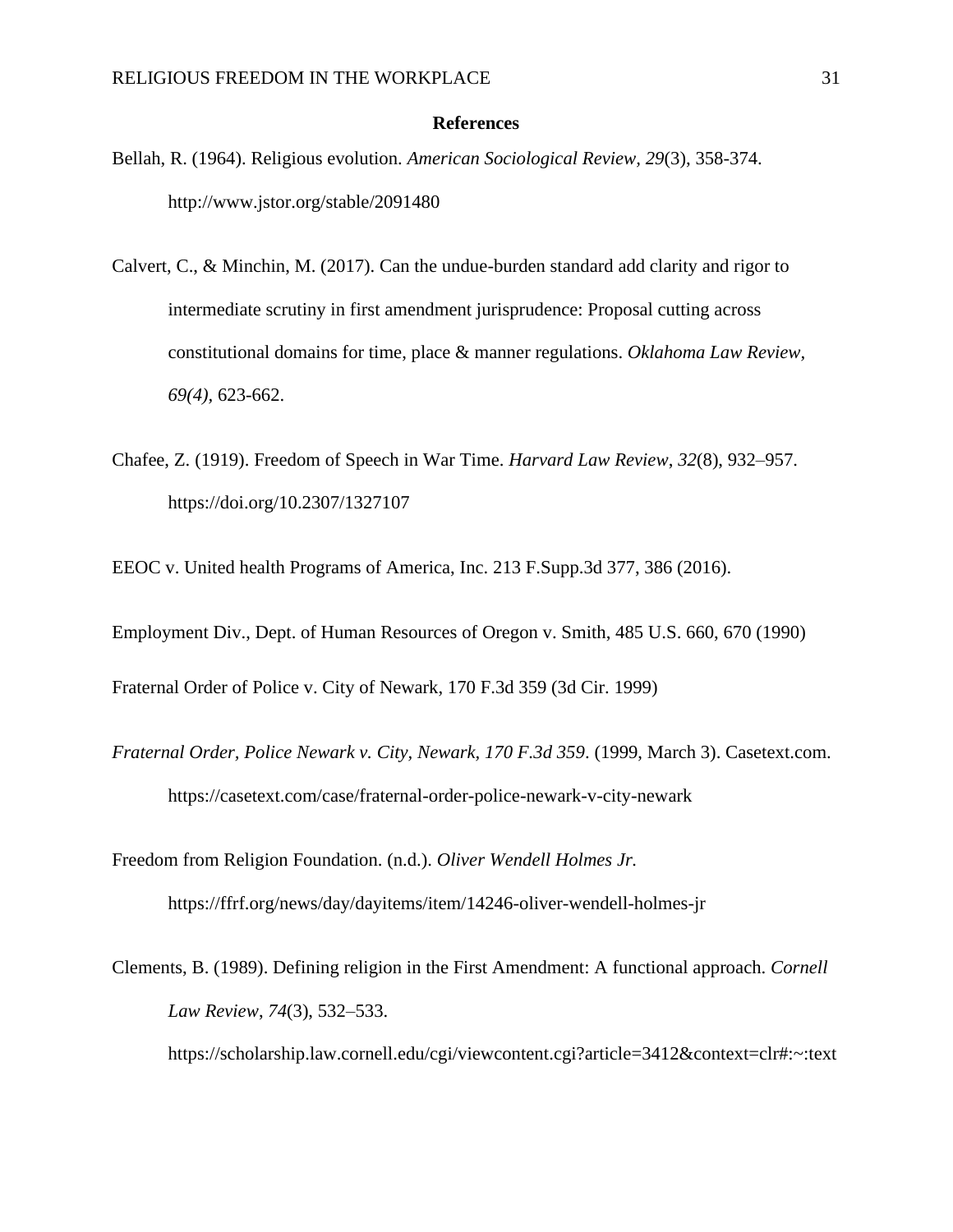=%22by%20reason%20of%20religious%20training,excluding%5D%20essentially%20po litical%2C%20sociologi%2D

- Greenawalt, K. (2006). Indirect impingements: Unemployment compensation. In *Religion and the Constitution: Volume I: Free Exercise and fairness* (pp. 172-183). Princeton; Oxford: Princeton University Press. doi:10.2307/j.ctt7s8c9.13
- Gregory, R. (2011). Religious discrimination and the Civil Rights Act of 1964. In *Encountering Religion in the Workplace: The Legal Rights and Responsibilities of Workers and Employers* (pp. 27-41). Ithaca; London: Cornell University Press. http://www.jstor.org/stable/10.7591/j.ctt7zcvq.6
- Hermann, J. R. (n.d.). Employment Division, Department of Human Resources of Oregon v. Smith. https://www.mtsu.edu/first-ame ndment/article/364/employment-divisiondepartment-of-human-resources-of-oregon-v-smith
- *In U.S., Decline of Christianity Continues at Rapid Pace*. (2019, October 17). Pew Research Center's Religion & Public Life Project. https://www.pewforum.org/2019/10/17/in-u-sdecline-of-christianity-continues-at-rapid-pace/
- Jones, R. P. (2017, September 6). *America's Changing Religious Identity*. PRRI. https://www.prri.org/research/american-religious-landscape-christian-religiouslyunaffiliated/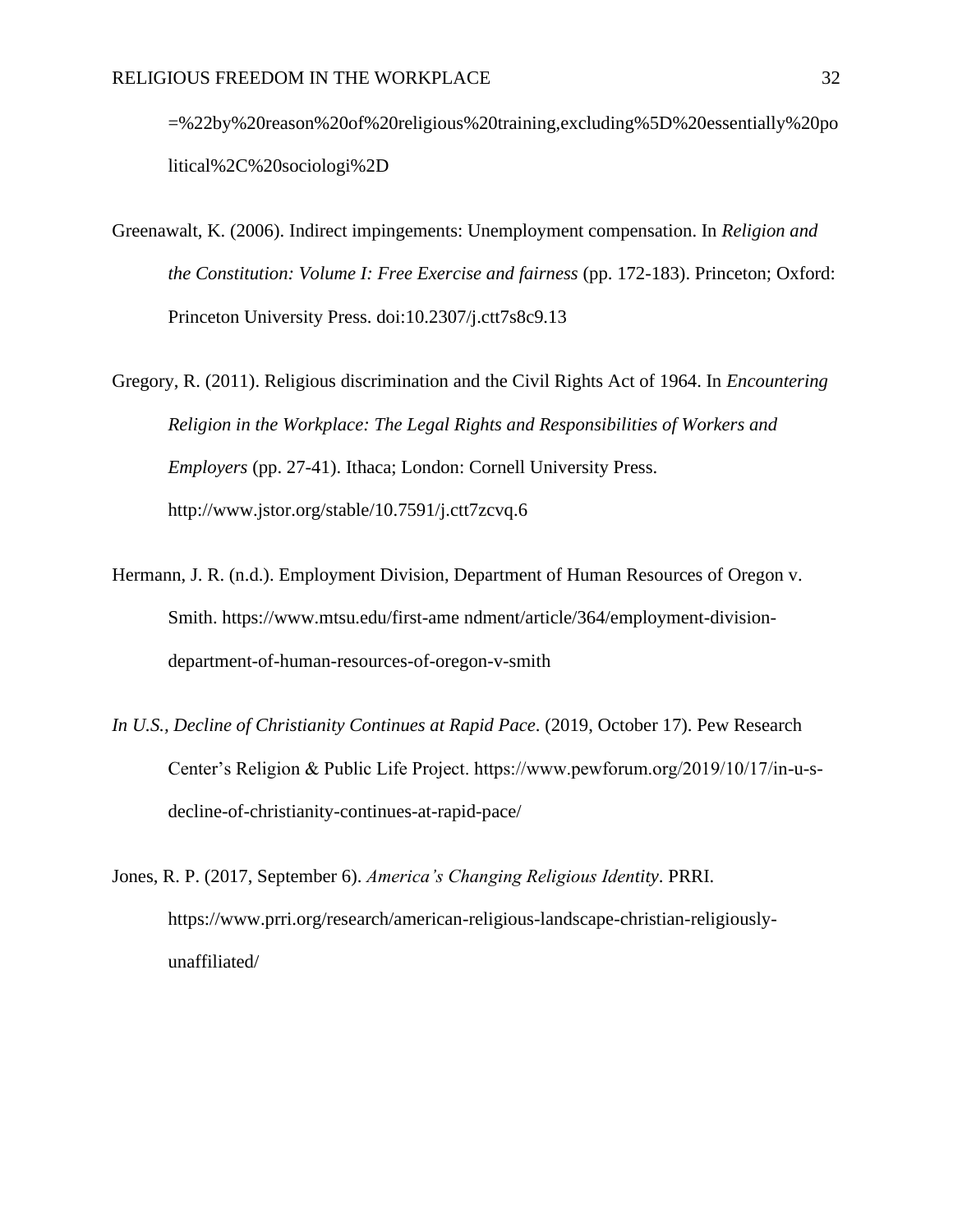- Kayman, M. A. (2011). The Bill of Rights: 'Icons' of liberty and law in the early twenty-first century. *Law and Humanities*, *5*(2), 323–348. https://www.tandfonline.com/doi/abs/10.5235/175214811798043649
- Leagle. (n.d.). *EEOC v. United Health Programs of America, Inc.*  https://www.leagle.com/decision/infdco20161005b78
- Lemon v. Kurtzman. (n.d.). Oyez. [https://www.oyez.org/cases/1970/89](about:blank)
- Little, W. (2016). *Introduction to Sociology, 2nd Canadian Edition*. BCcampus. https://opentextbc.ca/introductiontosociology2ndedition/chapter/chapter-15-religion/
- Maggs, G. E. (2017). Concise guide to the articles of confederation as source for determining the original meaning of the constitution. *George Washington Law Review, 85*(2), 397-450.
- Mohamed, B. (2018, January 3). *New estimates show U.S. Muslim population continues to grow*. Pew Research Center. https://www.pewresearch.org/fact-tank/2018/01/03/new-estimatesshow-u-s-muslim-population-continues-to-grow/
- Moodie, A. (2017, September 15). Are US businesses doing enough to support religious diversity in the workplace? https://www.theguardian.com/sustainablebusiness/2016/jan/28/religious-diversity-us-business-muslim-hijab-discrimination-equalemployment-eeoc
- Munoz, V. P. (2015). *Religious liberty and the American Supreme Court: The essential cases and documents*. https://ebookcentral-proquest-com.ezproxy.liberty.edu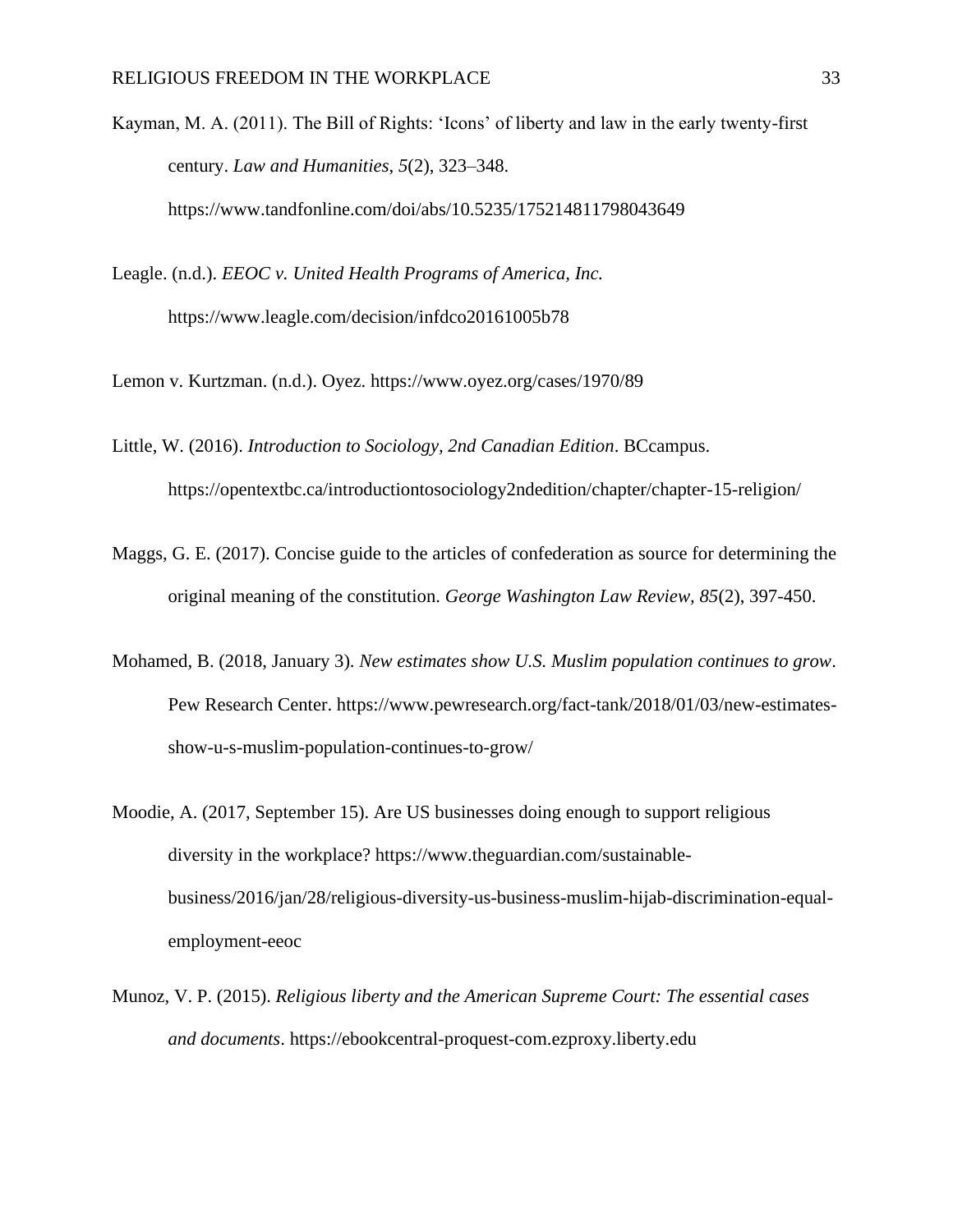- Pacelle, Jr., R. (1111, November 11). *Lemon Test*. The First Amendment Encyclopedia. https://www.mtsu.edu/first-amendment/article/834/lemon-test
- Religious liberty Religious Freedom Restoration Act Seventh Circuit denies preliminary injunction to Wheaton College. (2016, January). *Harvard Law Review*, *129*(3), 851+. https://link-galecom.ezproxy.liberty.edu/apps/doc/A446328333/AONE?u=vic\_liberty&sid=AONE&xid= a0fb8fa2
- Ronald Reagan Presidential Foundation and Institute. (1984, April 7). *Remarks at the Annual Convention of Kiwanis International*. The Ronald Reagan Presidential Foundation & Institute. https://www.reaganfoundation.org/ronald-reagan/reagan-quotesspeeches/remarks-at-the-annual-convention-of-kiwanis-international/
- Ruan, N. (2008). Accommodating respectful religious expression in the workplace. *Marquette Law Review*, *92*(1), 1–3. https://scholarship.law.marquette.edu/cgi/viewcontent.cgi?referer=&httpsredir=1&article =1080&context=mulr
- Saler, B. (1999). Family resemblance and the definition of religion. *Historical Reflections / Réflexions Historiques, 25*(3), 391-404. http://www.jstor.org/stable/41299154
- Schor, E., & Fingerhunt, H. (2020, August 5). *Religious freedom in America: popular and polarizing*. AP News. https://apnews.com/535624d93b8ce3d271019200e362b0cf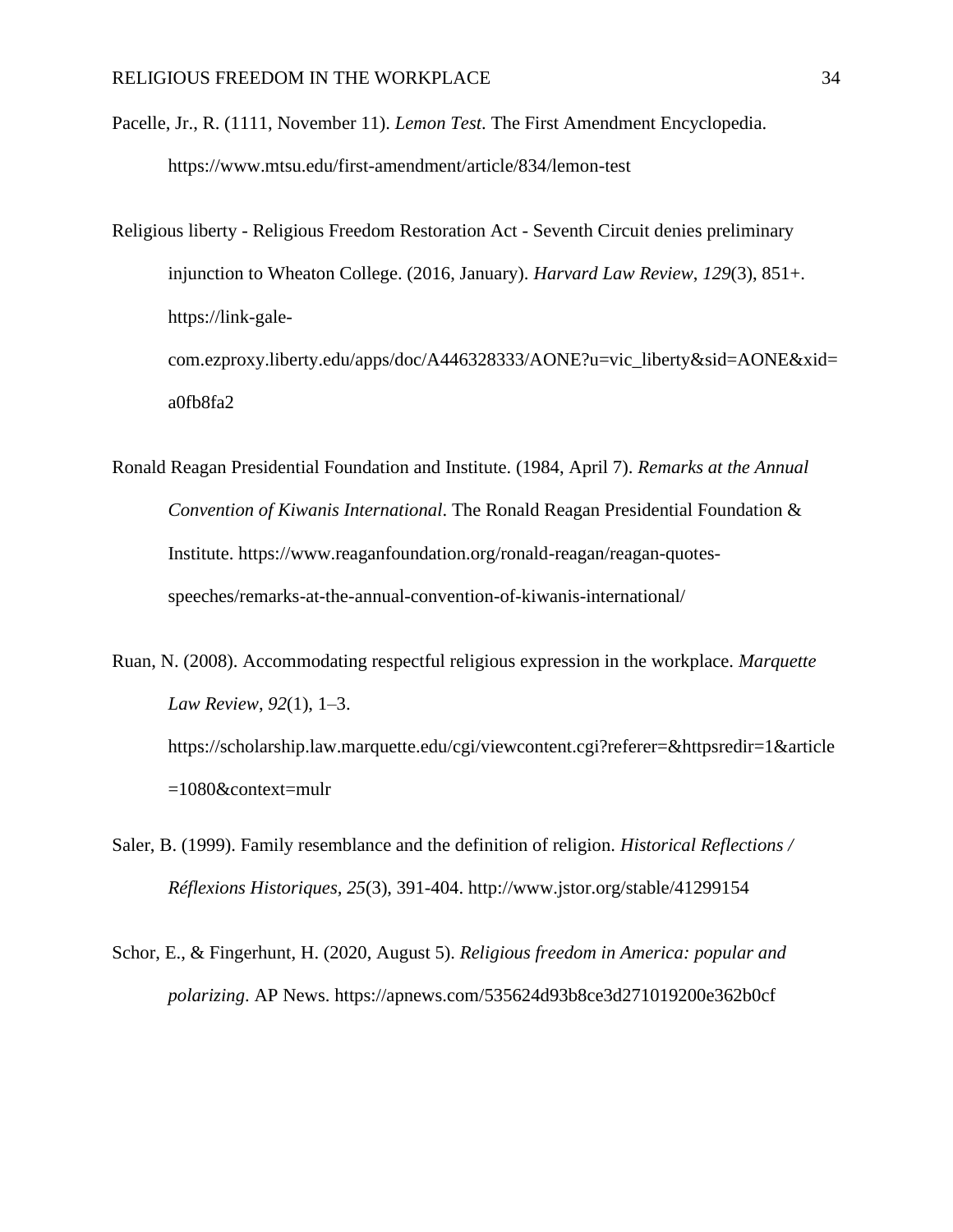Storslee, M. (2019). Religious accommodation, the Establishment Clause, and third-party harm. *The University of Chicago Law Review, 86*(4), 871-944. www.jstor.org/stable/26637290

Stuart, M. L. (1994). The Religious Freedom Restoration Act of 1993: Restoring religious freedom after the destruction of the free exercise clause. *University of Dayton Law Review, 20(1),* 383-424.

Supreme Court of the United States. (1993). *Lamb's Chapel v. Ctr. Moriches Union Free Sch. Dist., 508 U.S. 384 (1993).* Https://Www.Law.Cornell.Edu/Supct/Html/91- 2024.ZC.Html. https://www.law.cornell.edu/supct/html/91-2024.ZC.html

The University of Chicago Divinity School and The Associated Press-NORC Center for Public Affairs Research*.* (2020). *UChicago Divinity School/Ap-Norc Poll: Americans Value Religious Freedom but Disagree on Which Groups' Religious Freedom is Under Threat*. https://apnorc.org/wp-content/uploads/2020/08/AP-NORC-Divinity-School-Press-Release-August-2020-FINAL-1.pdf

- Tomaskovic-Devey, D., & Stainback, K. (2007). Discrimination and desegregation: Equal Opportunity progress in U.S. private sector workplaces since the Civil Rights Act. *The Annals of the American Academy of Political and Social Science, 609*, 49-84. www.jstor.org/stable/25097875
- Unemployment Compensation. Sabbatarian's refusal of Saturday work renders him unavailable for work and constitutes failure to accept suitable work without good cause. Sherbert v. Verner (S. C. 1962). (1963). *Harvard Law Review*, *76*(4), 854-857. doi:10.2307/1338712